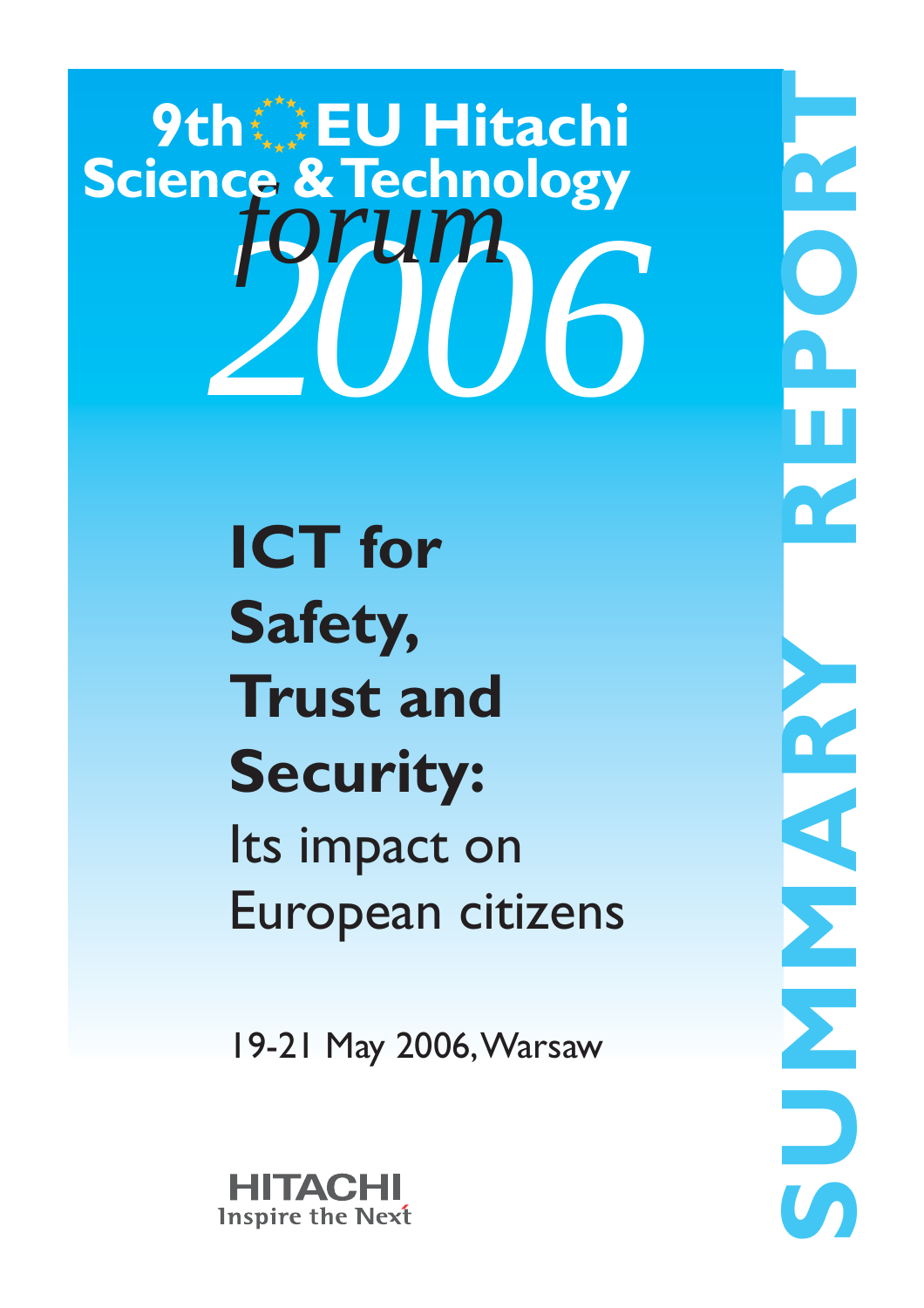## **Contents**

| Foreword                                                                                      | 3               |  |
|-----------------------------------------------------------------------------------------------|-----------------|--|
| What is the Hitachi Science and Technology Forum?                                             | 5               |  |
| <b>Executive Summary</b>                                                                      | 6               |  |
| Introduction                                                                                  | 7               |  |
| <b>Keynote Speeches</b>                                                                       | 7               |  |
| The Safer World and Its Enemies                                                               | 7               |  |
| The Powder Keg: Government Power, Citizens' Rights<br>and the Common Good                     | 8               |  |
| The Citizen and the State                                                                     | 8               |  |
| Keynote Speeches: Response                                                                    | 9               |  |
| Perspective I: European Commission                                                            | 9               |  |
| ICT for Trust and Security: The European Perspective                                          | $\overline{10}$ |  |
| Perspective II: Civil Society                                                                 | 10              |  |
| The Good, the Bad and the Ugly:<br>Security Technology and Human Rights                       | 10              |  |
| Perspective III: Industry                                                                     | $\overline{10}$ |  |
| Who Should Pay for Safety, Trust and Security?                                                | $\overline{0}$  |  |
| <b>Privacy Protection in Biometrics</b>                                                       | $\overline{10}$ |  |
| Holistic Security in a European Environment                                                   | $\mathbf{L}$    |  |
| Challenge with Security and Regulation                                                        | $\mathsf{L}$    |  |
| Security and Trust in Ubiquitous Information Society                                          | П               |  |
| <b>Industry Q&amp;A Session</b>                                                               | 2               |  |
| Perspective IV: ICT System Users                                                              | 3               |  |
| User' Viewpoints and Expectations:<br>Healthcare as a Showcase                                | 3               |  |
| How to Interact with the EU Institutions and Participate to<br>the EU Decision Making Process | 3               |  |
| <b>Parallel Working Sessions</b>                                                              | 15              |  |
| Working Session I: Safety, Trust and Security Threats                                         | 15              |  |
| Working Session II: Citizens Daily Life                                                       | 16              |  |
| <b>Working Session III: Privacy Issues</b>                                                    | 17              |  |
| <b>Working Session IV: Digital Divide</b>                                                     | 8               |  |
| Working Session V: Business Impact / Business Model                                           | $ 9\rangle$     |  |
| <b>Panel Discussion</b>                                                                       | 20              |  |
| Hitachi in Europe: A Corporate Presentation                                                   | 21              |  |
| Closing of the Forum                                                                          | 21              |  |
| <b>Speakers and Moderators</b>                                                                |                 |  |
| <b>Working Group 2007</b>                                                                     |                 |  |
| Acknowledgement                                                                               | 23              |  |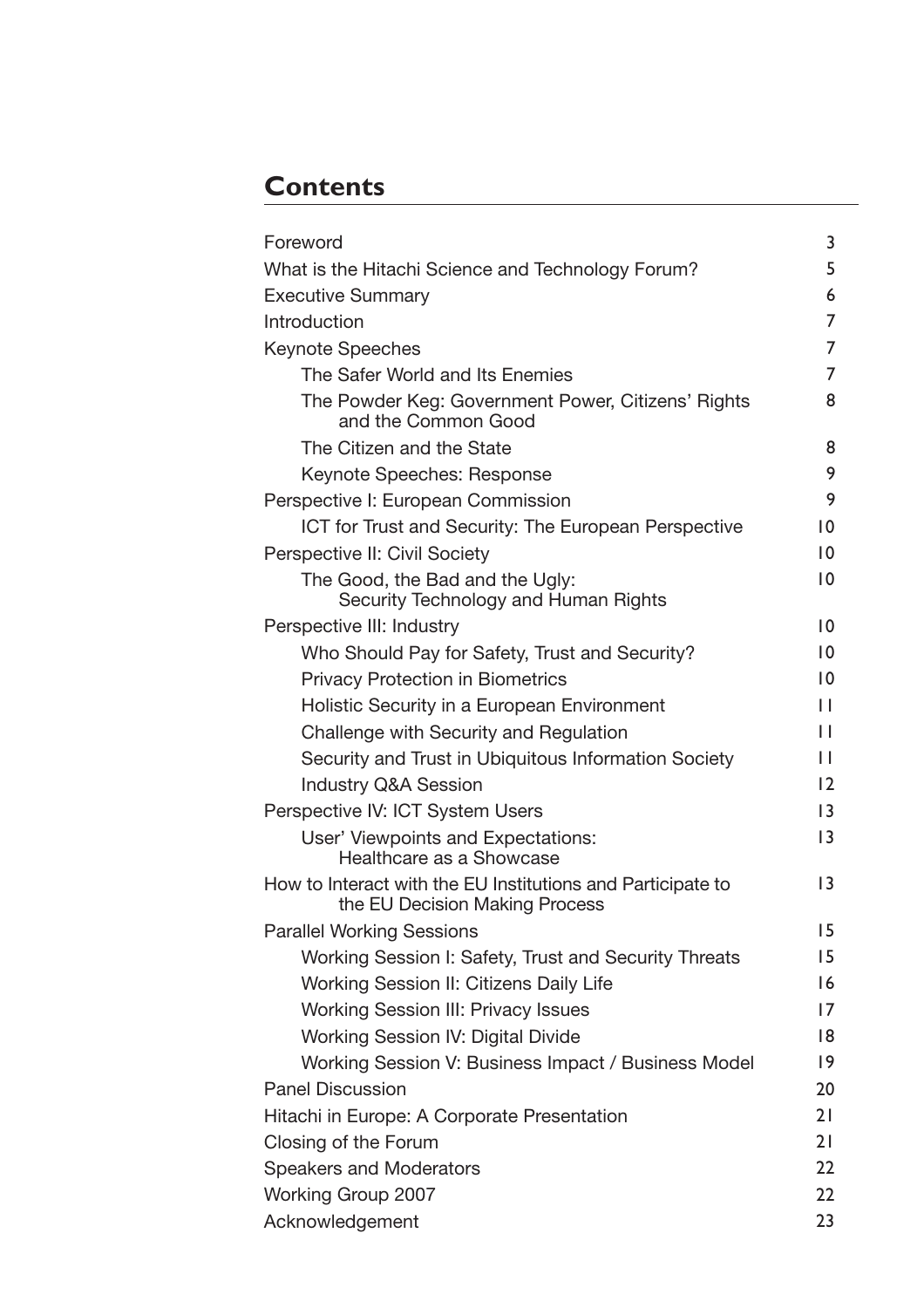



It is, again, a great pleasure to present the summary of the proceedings of the 9th EU Hitachi Science & Technology Forum on "ICT for safety, trust and security: its impact on European citizens". It took place in Warsaw and was officially opened by Prof. Kurzydlowski, Undersecretary of State, Ministry of Science and Higher Education and by Minister Mizuki of the Embassy of Japan to Poland.

The EU Hitachi Science & Technology Forum's main goal is to contribute to the public policy debate in Europe, an additional illustration of Hitachi's corporate philosophy, which is to contribute to society through science and technology.

Security, trust and safety threats are major issues in today's daily life. ICT has a great potential to cope with these concerns and, at the same time, ICT may create new problems for our society. This was at the core of the Forum participants' debates and discussions, which conclusions make most of this summary. It positively demonstrates that the Forum provided a very good opportunity for scientists, industry representatives, policy makers and general citizens to assess what could be the optimum ICT deployment for society.

In Hitachi, we are always looking for improvements in the Forum outputs. This year we invited representatives from academia, the EU Institutions, Member States governments, and industry in addition to the Forum members thus enabling deeper interdisciplinary discussion. Also we had a small demonstration corner to show some relevant technologies. Finally, the moderators of the working sessions, all skilled professional in their fields, wrote the section of this report related to their working session.

I would like to address a special thanks to the 9th Forum general moderator, Dr. Jean Freymond, who has conducted this annual meeting in a very professional way. It goes without saying that the Forum success and reputation are made possible through the talent and commitment of our speakers, session moderators, Forum fellows and participants. To all of them, my deepest gratitude which goes also to my Hitachi colleagues whose commitment to the Forum is one of its key assets.

Michiham Nakamura

**Dr. Michiharu Nakamura** Executive Vice President & Executive Officer, Hitachi, Ltd. Hitachi Group Chief Innovations Officer Hitachi Group Chief Technology Officer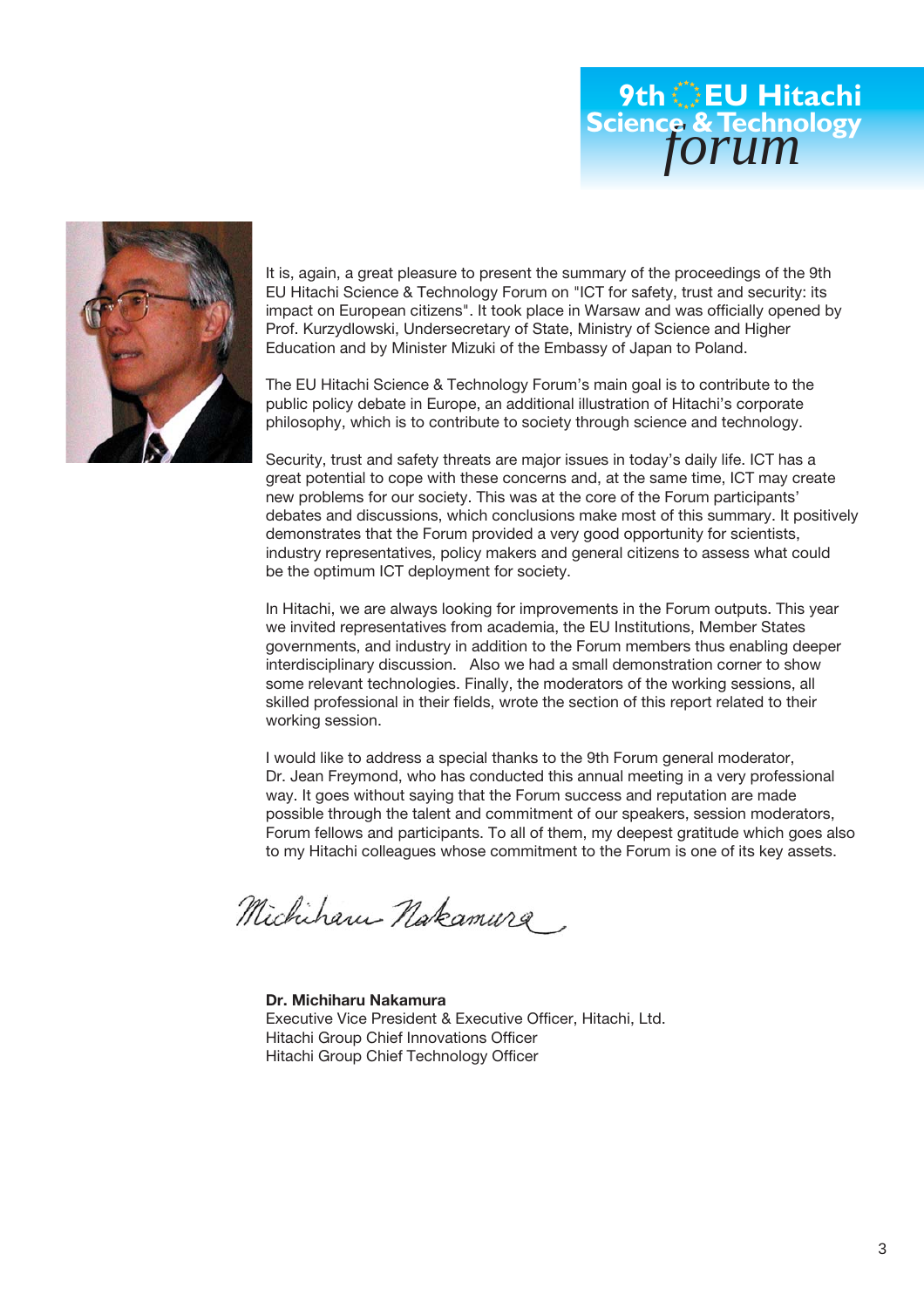









*left to right:*

*Mr. Ko Takahashi, Dr. Jacques Bus, Mr. Martin Sadler, Prof. Mieczyslaw Muraszkiewicz, Sir Stephen Gomersall, Mr. Bart Van Rijnsoever and members of the audience*



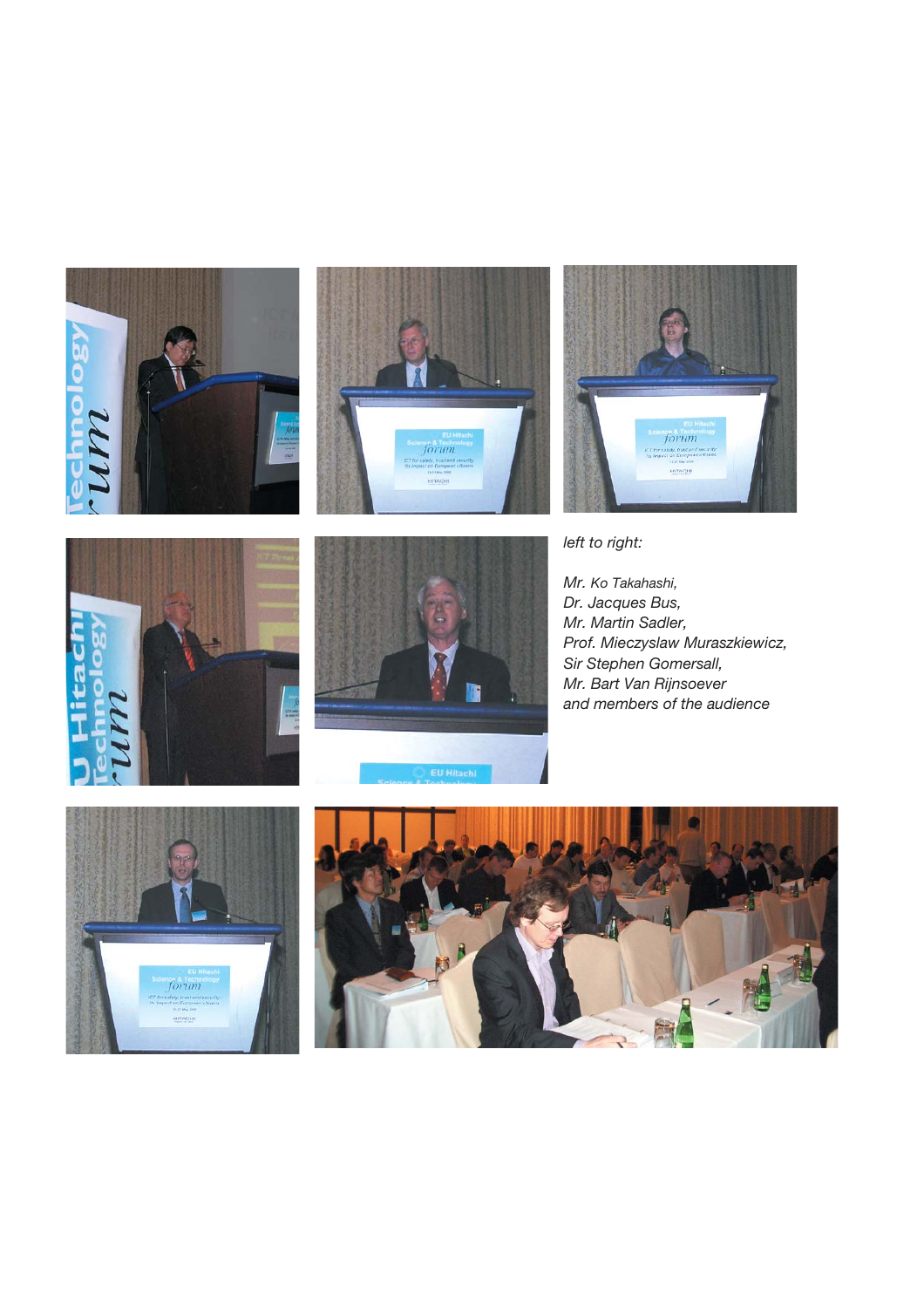### What is the EU Hitachi Science & Technology Forum?

*forum* **9th EU Hitachi Science & Technology**

Since its creation in 1910, Hitachi has kept its founder's commitment to contribute to society through technology. Once more, this longstanding commitment has been demonstrated by the setting up of the EU Hitachi Science & Technology Forum in 1998 by the Hitachi Corporate Office, Europe.

This Forum brings together European scientists and engineers who have all participated in longterm internships in the Hitachi laboratories or plants in Japan. The Forum was designed to meet two objectives. Firstly, it provides a platform where these Hitachi alumni can address and discuss societal issues related to science and technology in the daily life of European citizens. Secondly, it provides a yearly occasion for all European Hitachi alumni to meet friends and colleagues.

In 1998, the Forum concept was successfully tested at a meeting in France with the working theme: "R&D in SMEs, comparison between the EU and Japan". The meeting started on Friday evening and closed on Sunday afternoon, with large breaks giving free time to the participants. This format has been kept ever since.

The topics and venues for the annual meetings since then have been:

| 1999 | Germany: Information technology and      |
|------|------------------------------------------|
|      | its benefits to society                  |
| 2000 | Dublin: Electronic commerce and its      |
|      | impact on society                        |
| 2001 | Brussels: Life sciences and their impact |
|      | on European society                      |
| 2002 | Budapest: Water Issues and their         |
|      | impact on European society               |
| 2003 | Antwerp: Energy and its implications for |
|      | European society                         |
| 2004 | Stockholm: Transport and IT: impact on   |
|      | European society                         |
| 2005 | Athens: Technology and its impact on     |
|      | the city of the future                   |

In 1999, to allow Forum members greater involvement in the organisation of the event, a working group was created appointed for one year. With this development the Forum was to be run by its members, on topics selected by its members, for the benefit of its members. This was the Hitachi Corporate Office medium-term objective. Also, in September 1999 a newsletter, European Connextion, was launched as a link between Forum members and Hitachi and as a tool to promote the Forum proceedings.

Since 2001, at the request of Forum members, the meetings have included a presentation on current Hitachi R&D developments. Hitachi executives from the EU and Japan have attended the Forums and answered questions related to Hitachi's activities.

The Forum relies on the support of experts who have a keen interest in European societal issues and contribute to its success through a strong personal commitment. These individuals comprise the Forum Fellowship. The Forum Fellows are: Mr. Mark Cantley (Advisor, DG Research, European Commission), Mr. Didier Gambier (Head of Unit, DG Research, European Commission), Mr. Dolf Gielen (International Energy Agency), Mr. Pierre Longin (President, Longin Conseil, Brussels), Mr. Antoine Ripoll (Senior Administrator, European Parliament), Dr. Florian Schmitz (Rechtsanwalt, Clifford Chance Pünder, Frankfurt) and Mr. Robert Verrue (Director General, DG Taxation and Customs Union). The chairman of the Forum Fellows is Dr. Michiharu Nakamura (Executive Vice President & Executive Officer, Hitachi, Ltd.)

Hitachi, with the active participation of Forum members is committed to contribute to European Society by helping to shape policies which will improve the daily life of their fellow European citizens. In this respect, the EU Hitachi Science & Technology Forum wants to clearly bring the benefits of new technologies to all Europeans.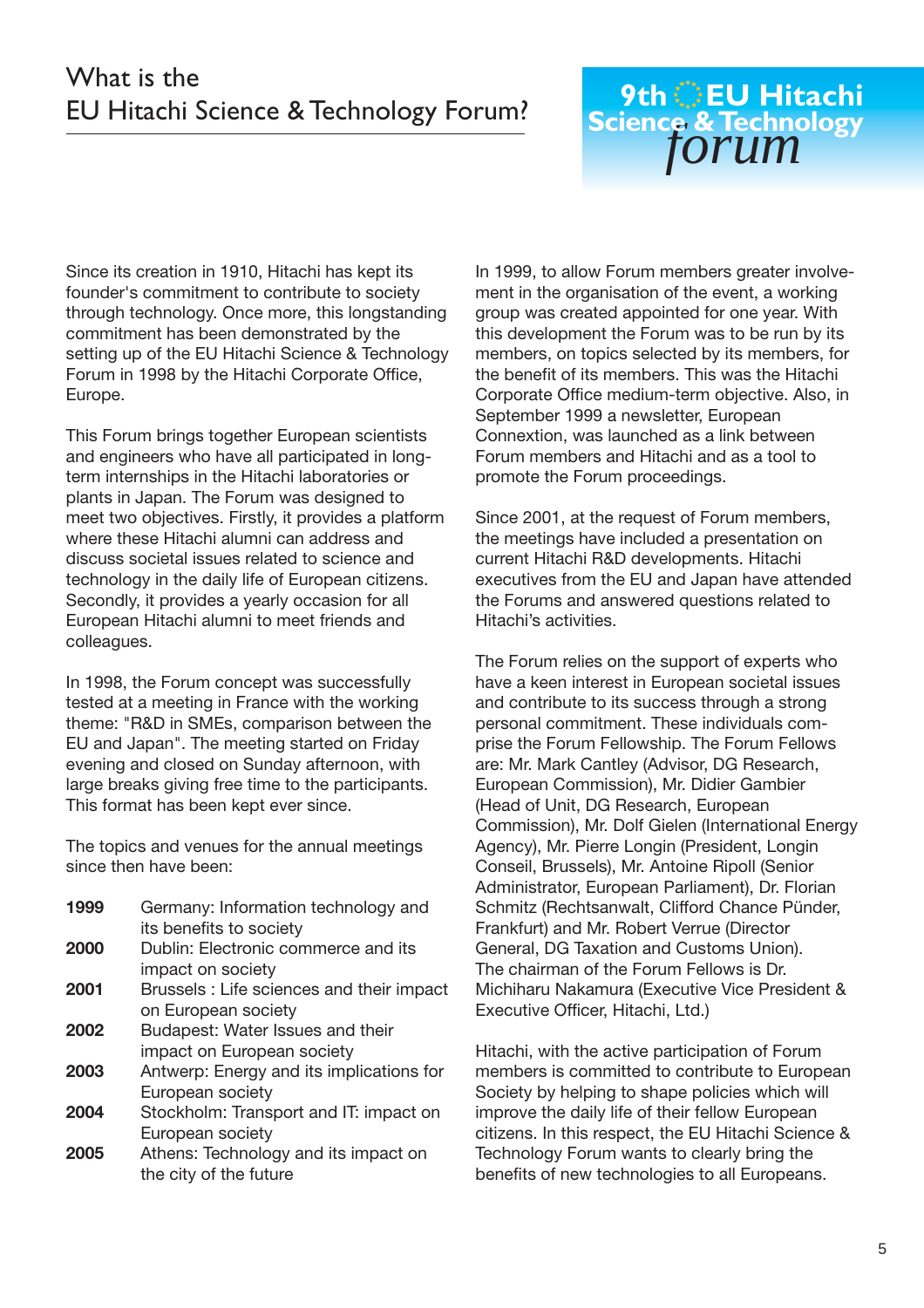# FORUM SUMMARY REPORT:

# ICT for Safety, Trust and Security: Its impact on European citizens

#### **EXECUTIVE SUMMARY**

The 9th EU Hitachi Science & Technology Forum brought together around 130 scientists, engineers, executives and policy-makers around the theme "ICT for safety, trust and security: its impact on European citizens". The Forum addressed the role of information and communication technology (ICT) in combating security threats, safeguarding privacy and identity, and enabling trust in e-business and e-government services.

The Forum heard that as ICT becomes pervasive throughout society, citizens are confronted by safety, security and trust on many fronts. From surveillance by CCTV cameras as we walk down the street, and use of biometric data in passports, to the collection and exchange of medical data, and vulnerabilities in communication and power networks, these issues increasingly impinge into our daily lives.

The key issue, as set out by the keynote speakers, is balance. Technology, if left unchecked, can be abused; governments, if left unchecked, can go to extremes. As the invited speakers noted, we must strive to balance technology and culture (Prof. Muraszkiewicz); privacy and the common good (Mr. Davies); and the citizen and the state (Lord Erroll). The consequences if we do not are dire. Misuse of technology will create a backlash from the public and risks damaging the very values we are meant to be defending. We need security technology with a human face.

Fortunately, views of security are changing. Wider use of ICT, interconnection of networks, and greater sharing of content and resources mean we must think of security as an 'open metropolis' rather than as a 'walled fortress'. New approaches and models for this more open environment - so-called 'trusted computing' - are a key focus for research. These models are necessary not only to establish the new 'social contract' championed by the keynote speakers, but also for economic reasons. Only through assurance-based models can businesses quantify the benefits of security and invest accordingly. User requirements were a key theme. Security requirements differ markedly from one application to another: in some cases it is a matter of authorising the user rather than fully identifying them, so we must ensure that security is at an appropriate level. Where applications or datasets overlap, users should be able to control the personal data to which third parties have access. Furthermore, as Mr. Bousquet's healthcare example clearly showed, different stakeholders will have different requirements of the same application. Hence the Forum identified a paradox here. On the one hand, trust and security must be made more explicit in social and economic transactions, so that players – businesses, governments, consumers, etc - can assess the real risks, costs and benefits. But from the technological point of view security features must be made more implicit, embedded in systems and applications in a way that is transparent to the end user and makes the solution easier to use. As we strive to achieve these objectives, the Forum concluded that we must seek a distinctively European approach. Europe is much more heterogeneous than North America and has very different needs. We must play to our strengths and our values so as to build a European security culture. These values – such as respect for privacy and human rights – can be drivers of innovation and a source of competitiveness for European firms in world markets.

The Forum arrived at recommendations in four key areas:

- Greater emphasis is needed on education so as to raise awareness of trust & security issues amongst users, and to stimulate and actively support users in exercising their legal rights.
- Research has a major contribution to make in developing privacy-enhancing technologies and more user-friendly systems. Such efforts should take greater account of user requirements and preferences. As well as technology, research is needed into the socio-economic context of security, such as business and social models for trusted computing.
- Standardisation will be important in a number of respects: stimulating market take-up of security technologies and solutions; boosting consumers' confidence in products and services; and strengthening the position of European suppliers in world markets.
- Regulation is an important driver of innovation in this area. More effective regulation is needed so as to keep pace with – and even anticipate – the technology developments.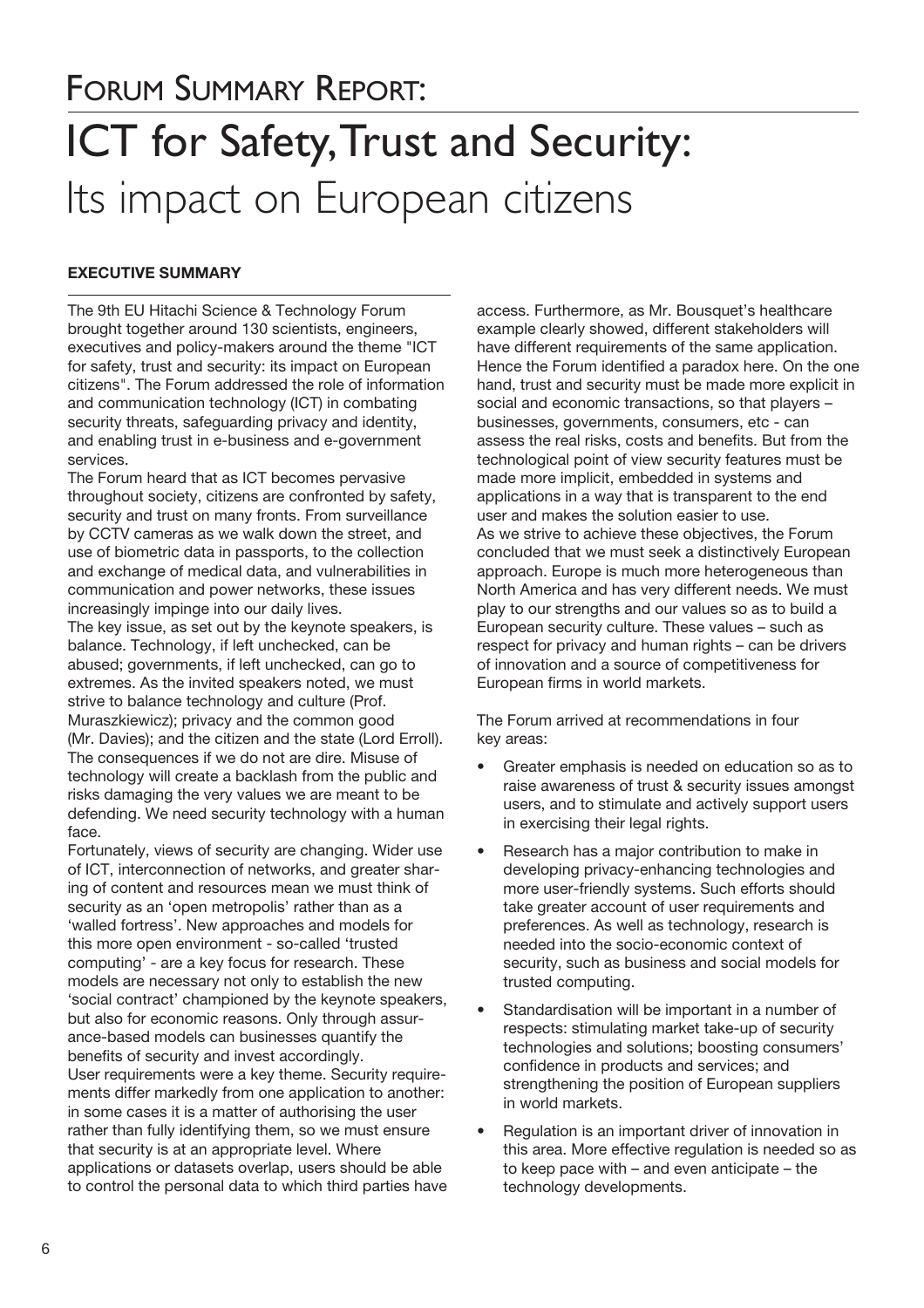#### **INTRODUCTION**

Around 130 participants attended the 9th EU Hitachi Science & Technology Forum held in Warsaw, Poland from 19th-21st May 2006. The theme for this year's Forum was "ICT for Safety, Trust and Security: Its Impact on European Citizens". As usual, the gathering attracted a diverse range of scientists, engineers, executives and policy-makers.

Dr. Jean Freymond, Director of the Centre for Applied Studies in International Negotiations (CASIN), Geneva, served as Forum General Moderator, drawing linkages between the presentations and encouraging participants to engage in a constructive analysis of the issues. In his opening remarks, Dr. Freymond welcomed Forum members and contributors. It had taken the Forum quite a while to get around to this topic, he noted. But it is now very central in modern society and there are many important ethical, legal and social questions to solve. Mr. Ko Takahashi, General Manager of Hitachi Corporate Office, Europe, welcomed participants to Warsaw. This year's event would introduce a number of innovations, he explained. Firstly, guest moderators had been invited to prepare conclusions and short written reports on the parallel working sessions. Secondly, industry representation at the event had been extended. And to meet requests for more information on Hitachi's own activities in Europe, Sir Stephen Gomersall was to deliver an overview presentation on Sunday morning. Mr. Takahashi expressed his appreciation to the guest speakers for agreeing to participate in the meeting and to Dr. Freymond for agreeing to act as general moderator.

Prof. Krzysztof Kurzydlowski, Undersecretary of State, Polish Ministry of Education and Science, said he was pleased to address such a distinguished gathering and welcomed participants on behalf of the Polish government. He offered his congratulations for selecting such an interesting topic. Poland had made remarkable progress over the last 16 years, Prof. Kurzydlowski noted, but it was still far from being satisfied. This was a totally different country to 1989 but much more remained to be done. Poland was a good place for technology, for investment and for business, and it looked forward to the future with confidence. Prof. Kurzydlowski wished the Forum a rewarding discussion and a successful meeting.

H.E.M Ikuo Mizuki, Minister, Embassy of Japan to Poland, said he was honoured to be invited to the meeting, and thanked the organisers and his Polish hosts. Poland was emerging as the economic dynamo of Central & Eastern Europe, Mr. Mizuki noted, and was attracting strong interest from Japanese companies. It has a strong academic base in science and information and communication technologies (ICT). Investment by Japanese companies is expected to grow rapidly. The two countries have a long history of co-operation in science, technology and culture, most recently through Japan's support for the Mangha Japanese Culture Centre, Krakow. Users in Poland and elsewhere are looking to ICT as a platform for new services but there are numerous threats to safety and security. Mr. Mizuki

hoped the Forum would provide the opportunity to share opinions on how to address these. On behalf of the Japanese government he wished participants a fruitful and successful meeting.

Dr. Michiharu Nakamura, Executive Vice President & Executive Officer, Hitachi Ltd, presented Forum Fellowships to Antoine Ripoll, Senior Administrator in the European Parliament, and Didier Gambier, Head of Unit for ITER, DG Research, European Commission.

#### **KEYNOTE SPEECHES**

#### **The Safer World and Its Enemies**

Prof. Mieczyslaw Muraszkiewicz, Deputy Director, Institute for Computer & Information Engineering, Warsaw University of Technology

Prof. Muraszkiewicz introduced himself as "I*ch bin Ingenieur*", which hopefully improved his credibility for such a technical audience, and said he felt privileged to share his thoughts and opinions with the Forum. The title of his talk, he explained, was derived from the book The Open Society and its Enemies by the philosopher of science Karl Popper. The relationship between technology and culture, he would argue, is asymmetric in favour of technology.

What is technology?, Prof. Muraszkiewicz asked. We live in a universe of tools and machines, procedures and processes, and products and services that we use for transforming both the material and immaterial worlds. Technology is often perceived as a major factor in economic and societal transformations, and a major instrument of progress and betterment. Thus, one view of technology is overwhelmingly positive.

But, Prof. Muraszkiewicz continued, people are usually aware of threats, perils and negative consequences of technology. One only has to think of Hiroshima, Chernobyl, thalidomide and BSE to see the dangers technology can cause.

Why do we love technology? Marshal McLuhan, author of The Global Village, had argued that technology enhances and strengthens our abilities, attributes and senses. In other words, Prof. Muraszkiewicz went on, "Technology satisfies our individual and collective ego and we get bigger through technology".

Culture, on the other hand, has very different attributes. It is an invisible universe of symbols, archetypes, beliefs, relations, values, laws, responsibilities and duties that have been constructed and established over a prolonged period. "Culture is a controlling mechanism which imposes values and behavioural patterns". Most importantly, culture transforms individuals and noncoherent groups into communities and societies. Culture tempers and moderates our individual and collective ego, and thus is a counterweight to technology. How can these two factors co-exist? Prof. Muraszkiewicz maintained that often they don't and that technology tends to displace culture. Technology has become today's mythology or religion. Yet it has no spiritual basis and often only arouses anxieties and fear. Returning to his title, Prof. Muraszkiewicz asked "So, who are the enemies of the safer world?" The answer,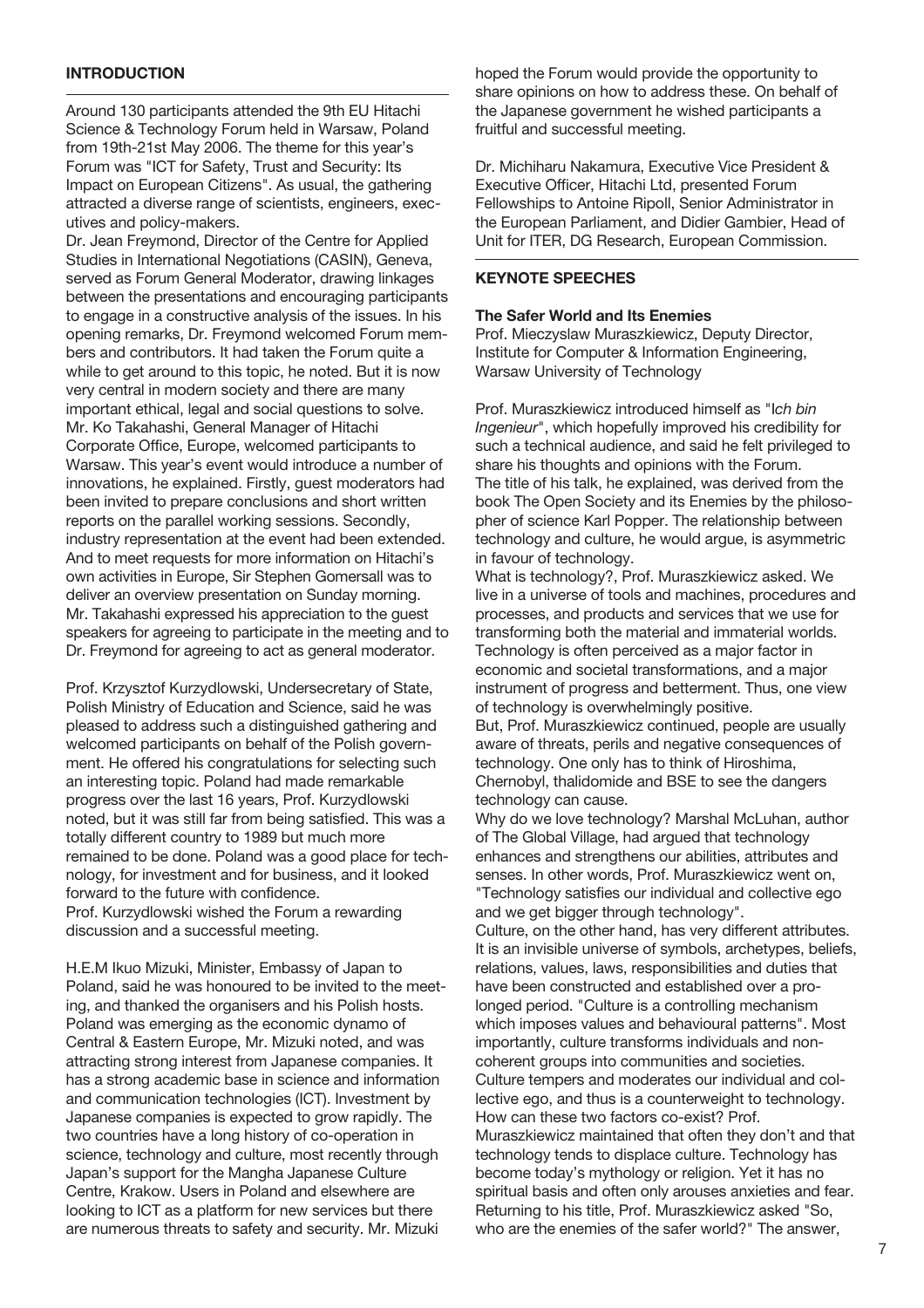he maintained, is us. It is we who design and use technology for hostile purposes. We have to reconcile technology and culture and find a better balance between the two. The consequences if we do not will be dire. Culture defines our sense of life and provides us with a social anchor: it is what makes us human. We must use technology to drive and reinforce culture rather than to destroy it.

Prof. Muraszkiewicz cited the MOST initiative (Mobile Open Society through Wireless Technology, www.mostprogram.org) as an example of an open and participatory approach. Funded by the European Commission, MOST has set up a foundation that brings together universities, industry and public agencies operating in Central and Eastern Europe to boost the development of civic society through appropriate use of wireless technologies.

#### **The Powder Keg: Government Power, Citizens' Rights and the Common Good**

Mr. Simon Davies, Visiting Fellow, London School of Economics; Director, Privacy International

Mr. Davies said it was a thrill to be in Warsaw and he was looking forward to the debate.

"What should we take away from this Forum?", he asked. The central issue, as he saw it, was trust. Technology and society are changing rapidly: we need a formula for the 21st century that will engender trust. Europe's technology challenge is to implement ICTs that create benefits for the citizen, nurture economic growth and result in a safer and better society. In doing so we must also protect citizens' rights, encourage freedom of choice and improve accountability of government. One example of how not to do it, Mr. Davies argued, was the UK's approach to identity cards. Such a radical cultural change needs the trust and support of the population. This was clearly lacking in the UK, yet the government was pressing ahead regardless. Moreover, it was doing so on an unprecedented scale and using old technology. "We need a much more sensitive handling of the matrix of trust", Mr. Davies noted.

Privacy is one of the most politically sensitive elements of any project. We have to find the right balance between users' desire for privacy and the needs of disclosure for the "common good". At present, the scales are tipped much too much towards the latter, Mr. Davies argued. Mr. Davies saw the tension between 'privacy' and the 'common good' as the crux of the problem. Governments take maintenance of the common good as their primary mandate. This leads them down a number of avenues which may in fact conflict with the interests of individual citizens. Firstly, they tend to fast-track policy development, bolting-on systems and procedures to existing structures ('function creep'). Secondly, they abandon data privacy principles, allowing data collected for one purpose to be used for another or for identities to be matched across different datasets ('identity creep'). Thirdly, there is an endemic use of delegated legislation which avoids full legislative scrutiny ('exemption creep').

Mr. Davies was particularly concerned about "function

creep", where systems designed for one purpose were then extended for another. The UK national DNA database, for example, was originally set up to cover a strictly limited set of criminal offences: murder, burglary, sexual assault and grievous bodily harm. After 18 months, and without prior consultation, the system was extended to include all individuals charged, reported, cautioned or convicted of any recordable offence. This was subsequently extended to allow DNA to be stored indefinitely, regardless of acquittal or innocence. And with advances in genome technology, soon it may be possible to identify an individual's characteristics from their DNA. All of this has happened within 10 years and constitutes a major change in the social contract between government and its citizens.

Another example of function creep is the European Arrest Warrant. Again, this started out as a legal instrument for a narrow set of offences: terrorism, organised crime, murder, and child exploitation. Within one year it had been extended to cover 15 other offences, including arson and fraud, and within two years over 30 offences qualified.

How do we stop misuse of technology by politicians, Mr. Davies asked? The answer, he maintained, was to forge an agreement – a new social contract – in society through involving the public at all levels. The current situation carries major risks; we can't continue the current trends in tracking, monitoring, etc, without a significant backlash. Citizens will draw the line against intrusion and by then it will be too late. So, we have to re-establish new models of trust that respect citizen's rights and have more checks and balances. "This", concluded Mr. Davies, "will be the most vital concept any of us will deal with".

#### **The Citizen and the State**

The Earl of Erroll, the House of Lords, UK

Merlin Hay, Lord Erroll, welcomed the opportunity to address the Forum, although felt that many of the other speakers were better qualified on the subject. His role, he maintained, was as "a representative of a benign bureaucracy protecting citizens from harm". Identity is now firmly on the political agenda across Europe, Lord Erroll noted. Identity (ID) cards, e-commerce and online access to government services all require us to prove who we are. The purpose of ID is to help citizens and keep them safe. Central government tries to enforce a unique ID for each individual but often different types of ID are required, such as when interacting with local government services. Why should I trust 'them' with my identity? is a question many citizens ask of government. The question was a legitimate one, Lord Erroll argued. We only have to look at history to know that mistakes can and will be made: governments can abuse power; personal details can be sold; identification mistakes will be made; and the State will cover up its mistakes. People are corruptible in all sorts of ways and the new technologies mean the consequences of corruption can be much higher.

Another key question for citizens, Lord Erroll suggested, was: "Who needs to know who I am and why?" This leads to the issue of identification versus authorisation.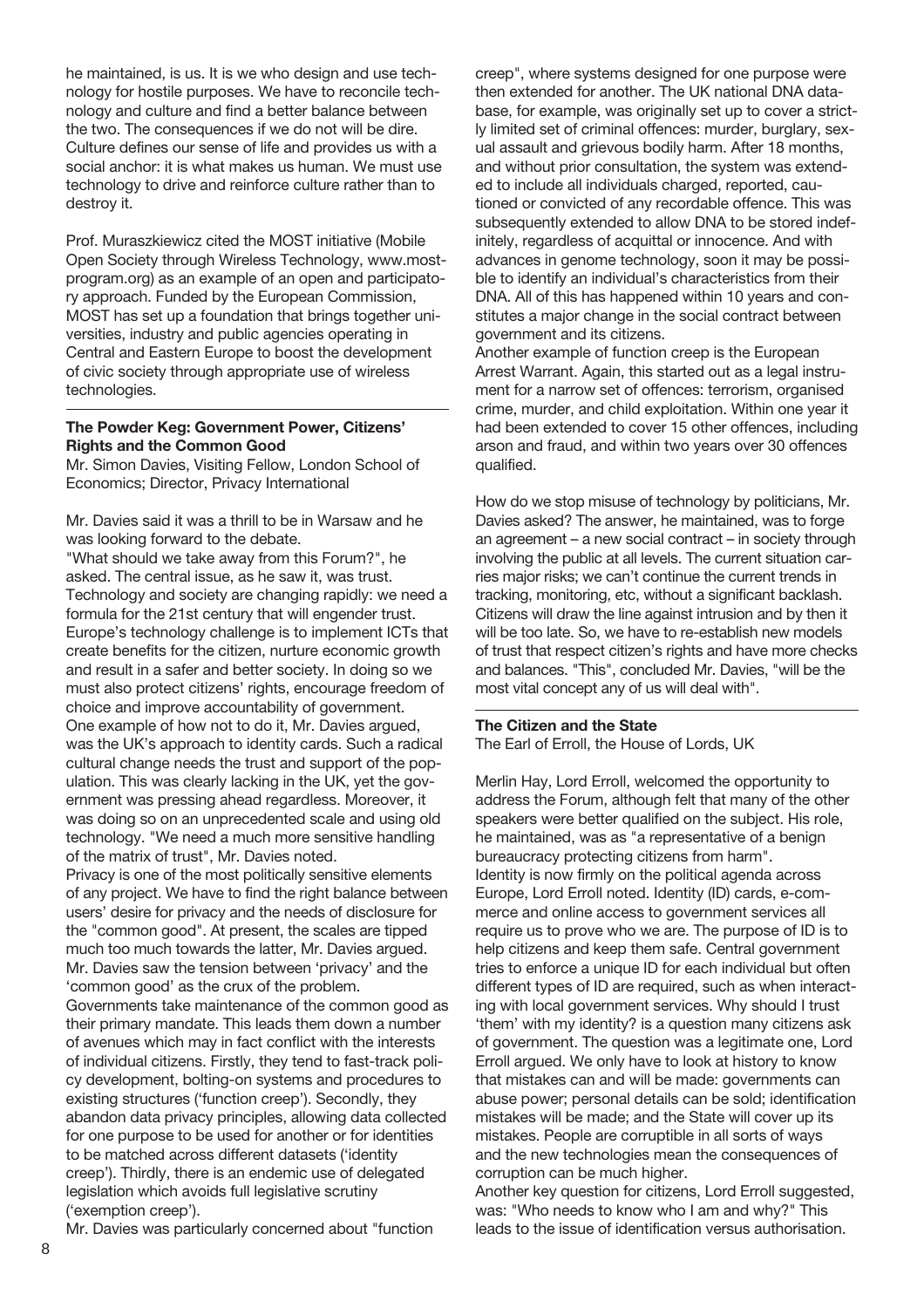In many instances, full identification of an individual or user is not necessary to gain access to a system or service. The key security issue is not "who am I" but "can I do it?" Biometric traits, such as fingerprints and iris scans, are often used in this context, for instance in building access systems. Such systems have a rejection rate of around 2%, but even this is too high for a high volume use such as at a large airport. There is also the issue of inclusion: ensuring certain social groups, such as the disabled, are not excluded through use of biometric techniques.

People should be allowed to have different personas, Lord Erroll argued: one for your work, one for your sports club, one for online shopping, etc. We have to think what things are for and adapt the technology accordingly. Thus, ID smartcards could have a variety of uses: to show a criminal record on a passport; to show creditworthiness for financial transactions; to show medical history for health services, etc. But we need to be able to control who has access to such data and for what purposes.

Finally, Lord Erroll contrasted policy-makers' preoccupation with identity with the very low priority given to ecrime. Yet the latter is much more of a problem in everyday life. E-crime is a relatively low policing priority and is not monitored or reported on effectively. As a result we still lack data on the real cost for society or for individuals. The law is also outdated, in the UK at least, in terms of liability for identity fraud. E-crime needs to be much higher up the political agenda, Lord Erroll believed. "We are currently trying to control too much using rules and processes, instead we should govern using the principles upon which we want to build our society" Lord Erroll concluded. We cannot control modern economies and corporations with this type of approach. We need a better balance between the citizen and the state and must not let one side take over completely from the other.

#### **KEYNOTE SPEECHES: RESPONSE**

Sir Stephen Gomersall, Chief Executive for Europe, Hitachi Ltd.

Sir Stephen welcomed participants on behalf of Hitachi and thanked Minister Kurzydlowski and Ambassador Mizuki for their contributions. Central & Eastern Europe was very important for Hitachi, a factor underlined by the setting up of a new business development office which will open later this year.

Responding to the keynote presentations, Sir Stephen said Hitachi was a technology company and technology had received serious challenges from the speakers. Prof. Muraszkiewicz had characterised technology as a "barbarian at the gate". Mr. Davies had argued that technology without culture will bear no fruit. He had asked us to consider whether the debate is really about technology or politics? And Lord Erroll had offered fascinating insights from the political scene. The presentations served to emphasize that technology without compassion is full of risks. He looked forward to interventions from elsewhere in Europe and to hearing the views of the private sector.

#### **PERSPECTIVE I: EUROPEAN COMMISSION**

#### **ICT for Trust and Security: The European Perspective**

Dr. Jacques Bus, DG Information Society and Media, Head of Unit, ICT for Trust and Security, European Commission

New technology requires a paradigm shift in our approach to security, Dr. Bus maintained. Drawing an analogy, he described the historical approach to security as being a 'walled fortress': we operated from a physical location with closed doors; security was seen as protection; and we set out to defend our data and systems. The approach required in today's networked world is very different, and is best characterised as an 'open metropolis'. The environment is open, unbounded and interconnected; we view trust as an enabler; and we aim to share our content and resources.

The stakes are high, in both economic and social terms, Dr. Bus argued. For instance, Reuters estimates that viruses cost businesses \$55bn in 2003, roughly twice as much as the previous year. As Mr. Davies had outlined, the likely cost of rolling out the UK ID card scheme will range from £10.6bn to £19.2bn.

The European Commission addresses these issues through a wide-ranging programme of research in ICT for trust and security. One focus area is resilient ICTbased infrastructures. Today's infrastructures and utilities are highly interconnected, complex and vulnerable. In September 2003, for instance, the Italian electricity grid collapsed leaving almost 50 million people without electricity for one day. In October 2004 part of France Telecom's IT infrastructure went down, leaving 15 million people without telephone for two days. EU research is looking at how to build dependable, resilient ICT infrastructures; how to manage and control large-scale dependable systems; and how to understand and manage interdependencies. A second area for research is trust, focusing on privacyenhancing technologies that empower citizens to use data in their own way. In a third area, biometrics, work

aims to ensure lifelong secure access to data and services without compromising trust and privacy. Fourthly, there is the issue of trust in the internet, aiming to combat computer hacking and ensure security in 'always on' and mobile environments. Research here includes work on security architectures, intelligent networks, and forensics.

Looking to the future, Dr. Bus saw the main challenge as being the increasing pervasiveness of ICT in our daily lives. We rely on the internet and other networks for more and more services and day-to-day activities. Networks themselves are becoming more complex and interconnected, and intertwined with critical infrastructures. Plus, ubiquitous sensors and RFID mean the internet does not just connect people but also things. We have to build networks and systems that are dependable, reliable and secure enough for us to trust such a world.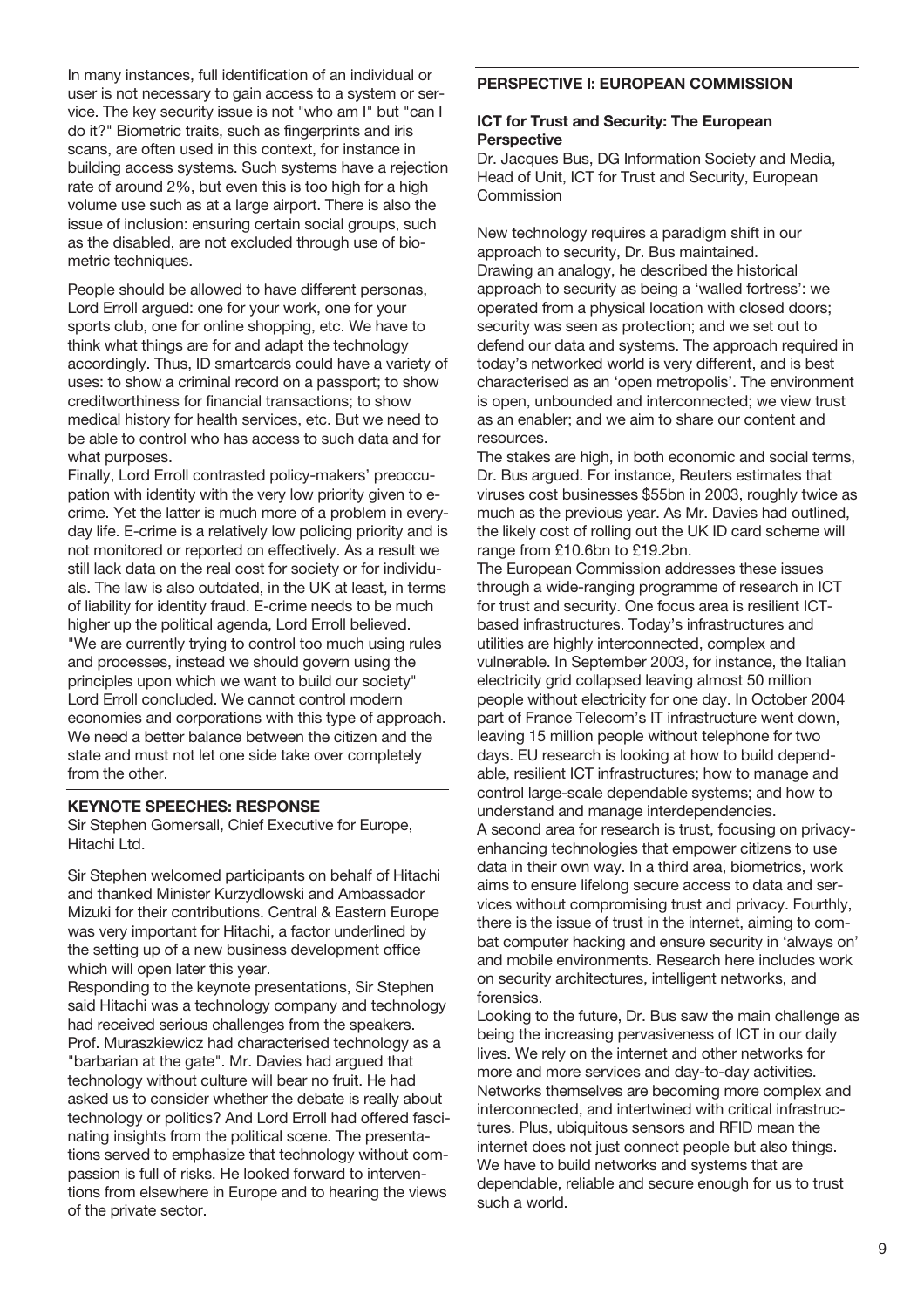#### **PERSPECTIVE II: CIVIL SOCIETY**

#### **The Good, the Bad and the Ugly: Security Technology and Human Rights**

Dr. Ian Brown, Senior Research Manager, the Cambridge-MIT Institute, Board Member of European Digital Rights (EDRi)

Despite the title of his talk, Dr. Brown said he was optimistic and hoped Forum members would agree with his assessment.

"Who cares about human rights?", Dr. Brown asked. He identified three main groups: citizens, who want to be treated with dignity and respect; regulators, who want to make sure law is being followed; and legislators, who are being pressured to create new legislation by unhappy voters.

To respect human rights concerns, security technology should have three main facets, Dr. Brown argued. Firstly, it should be minimally invasive, which means being targeted and gathering the minimum of personal data. A good example is the monitoring of transport containers, where typically only 10% - those considered at highest risk – are scanned. Widespread use of CCTV was a bad example, since it gathers personal data while merely displacing the problem to other areas. In the 'ugly' category are government schemes, such as ID cards and communications data retention, which treat entire populations as criminals.

A second feature is that technology must be effective, providing the benefits claimed at a reasonable cost. Stronger cockpit doors and better street lighting are good examples; face recognition that identifies petty criminals but leads to few arrests is a bad example. Worst of all are schemes such as the US\$15bn US-VISIT programme which identifies just low-level criminals.

Thirdly, security technology must be strategic. It should not be used in a way that creates new community grievances, such as more racially biased police searches. Humans don't want to live in a risk-free world and we should not damage the values the "war on terror" is supposed to be defending, e.g. by censoring websites or undertaking wiretaps without a warrant. "Fix the causes of problems, not the surface symptoms", Dr. Brown implored.

Can we be safe and free? As an optimist, Dr. Brown believed we could. Engineers have a vital role in ensuring technology protects our freedom and security. Minimally-invasive, effective and strategic technology can do that. Vastly expensive mass surveillance and censorship technologies cannot.

#### **PERSPECTIVE III: INDUSTRY**

**Who Should Pay for Safety, Trust and Security?** Mr. Martin Sadler, Director, HP Security Laboratory, Hewlett Packard

Our dependence on ICT is continuing to increase, Mr. Sadler explained, and cybercrime is becoming organised. We are seeing a shift from 'hacking for fame' to 'hacking for gain'.

At present we have a very limited understanding of important issues: how software is produced; how systems are designed and solutions deployed; security mechanisms and the epidemiology of attacks; and economic drivers. "We are still stuck in the dark ages", Mr. Sadler maintained, "and don't understand what we need to do. As a consequence, businesses don't know what priority to give to security or how much to invest in it." "Why don't we do better?", Mr. Sadler asked. He saw two reasons. Firstly, we do not invest enough because of a reluctance to pay and to share. Everyone thinks "someone else should pay". Secondly, it is difficult to quantify benefits, as evidenced by typical service-level agreements for security. To quantify the situation we need to know what is happening.

In preventing cybercrime we need to shift from security to assurance. It is not enough to secure: we have to know it is secure and be able to demonstrate it. This means putting controls in place to provide 24x7 assurance. Better modelling of security within organisations is another key requirement. Models can become the basis for negotiation, which in turn can become the basis for commercial contracts. Trusted computing allows us to trust data from others.

With these innovations we can move towards paying for security based on risk profiles of different organisations: those who can attest (prove) their security the best pay less. Similarly, the more you share, the less you should pay. Trusted computing provides the basis for an economic model, Mr. Sadler concluded.

#### **Privacy Protection in Biometrics**

Mr. Bart Van Rijnsoever, Department Head, Information & Security Systems, Philips Research

Biometrics is "a great technology with many benefits", Mr. van Rijnsoever enthused. Biometrics enhance the security of many services. They also add much convenience for the end-user when replacing passwords and PIN-codes. Examples of biometric applications include security services (automated fingerprint identification system, visa information system), biometric passports and identity cards, biometric access control systems (e.g. for building access, computer or mobile phone logon, electronic banking), and biometric ticketing (e.g. boarding cards, stadium tickets).

Mr. van Rijnsoever saw three main privacy issues in relation to biometrics. Firstly, there was identity theft where biometric data could be abused through copying or stealing. Secondly, there is the issue of 'cross-matching' where biometric data could be used to find a person's identity in one or more databases. Thirdly, with the science of genomics progressing at an amazing rate, there is the possibility to derive medical information from biometric data.

Biometric template protection provides a means of safeguarding information and protecting against misuse. This is a way of storing representations of biometric data, rather than the data itself. Access is through encrypted passwords which are very hard to break.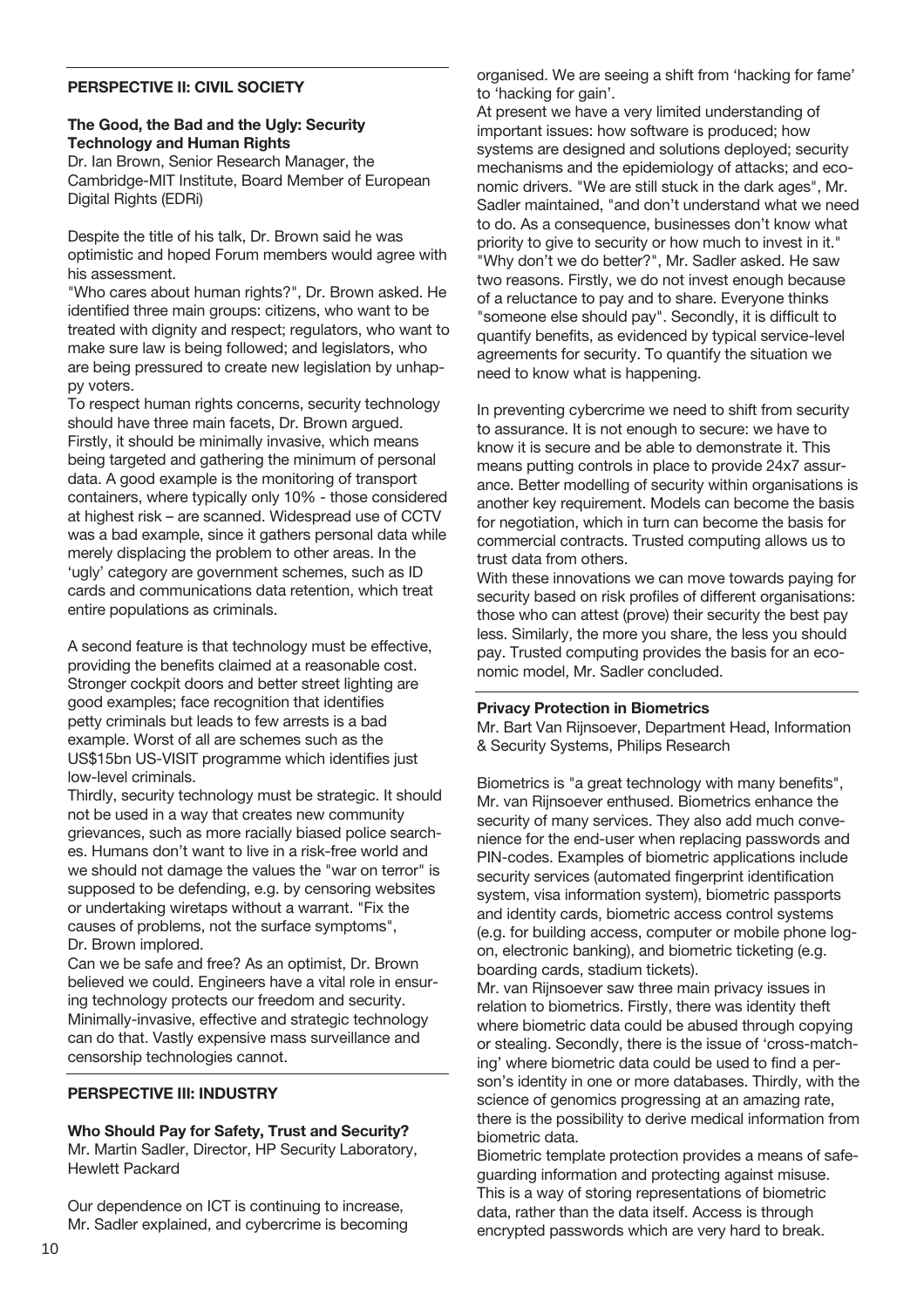Advantages of this approach include safe storage in centralised databases, low-cost storage (due to the small template size), and fast read-out and matching time. Philips is investigating application of the system to a biometric ePassport.

**Holistic Security in a European Environment** Dr. Stephan Lechner, Head of Security Research, Siemens AG Corporate Technology

Europe is still highly heterogeneous, Dr. Lechner explained. The European Union has 25 Member States and 20 official languages, with key differences in wealth, size, history and culture. Although we have many common objective and interests, "by gut feeling we are not necessarily European", he surmised.

This fragmentation is reflected in the security arena. Diverse terminology and technologies, different national laws and interpretations of EU regulations, different needs and security implementations, and mutual distrust are key characteristics of the European security scene. The United States, with its more unified market and system of government, experiences none of these problems. The issue is clear, Dr. Lechner maintained: "If the EU copies North America in its approach to security it will end up in a mess because these systems are not tailored to EU needs."

Instead we must strive towards a distinctive European approach to security, Dr. Lechner argued. Firstly, we should see security as an opportunity rather than a problem. Security is much more than spam and spyware. We need a holistic approach that creates an attractive value proposition for users. Research has much to contribute here.

Europe does not have a single 'homeland' like the United States. Infrastructure will continue to be governed and protected at national level. But since the networks are increasingly interconnected at European level, we need new technological concepts and agreements across Europe on how to manage these networks. Technological interoperability will also be important in the European context.

All this will help lead to "a European security culture" Dr. Lechner argued. "If we can set our mind towards it and have the right attitude we will succeed."

#### **Challenge with Security and Regulation**

Mr. Mika Lauhde, Director, Nokia, Technology Management, Customer and Market Operations

Mr. Lauhde's presentation explored the uneasy relationship between security and regulation. The latter can change very quickly, he explained, and undermine years of technical work.

Regulators are getting alarming messages about security. Yet security is already serious business, with the US and Asia big players as well as Europe. The challenge for Industry is to convince decision makers of the progress that has been achieved. In today's world, propriety systems are not an effective solution. Governments' interests in security come from two directions: protecting national security and protecting citizens' privacy. Approaches to and balance between these issues tend to differ between countries, making it difficult to develop common products for all markets. Turning to security technologies, Mr. Lauhde noted that the problems lie not with the technologies themselves but in how they are used. We need to ensure legislation evolves at the same rate as the technology and also to accept that requirements will vary between different jurisdictions. De facto standards play a key role in determining market growth and can be difficult to overturn once established. In Europe we have to be early birds in standards and guide decision making in the right way. Mr. Lauhde saw optimisation of security as another key issue. We have to balance the level of investment against the benefits achieved: in most applications military-level security will not be necessary. User requirements is a good place to start so as to achieve the most appropriate approach. We should also pay attention to usability and look at the costs and benefits of alternatives. In conclusion, Mr. Lauhde noted that rules and regulations are essential for unleashing wider use of security technologies across society. In addition, we have to sell the benefits to the public and make provision for 'fallback'. An example of the latter is the SafetyNet system in Austria, which provides support for people suffering lost or stolen identities.

#### **Security and Trust in Ubiquitous Information Society**

Mr. Mitsuo Yamaguchi, Chief Operating Officer, Hitachi Ltd., Information & Telecommunication Systems

Hitachi's vision for the future was to promote 'uValue', Mr. Yamaguchi explained. 'u' has several meanings here: 'ubiquitous', 'user-friendly' or 'universal'. In essence, uValue means working with customers to create innovative forms of value whatever the application. Hitachi is not a pure IT company and operates in very different ways, giving it a unique strength in the complex world of security solutions.

Turning to changes in society, Mr. Yamaguchi noted that Hitachi was playing a major role in the e-Japan strategy, the latest version of which was published in January 2006. This aims to solve problems in Japanese society through capturing the "reformation capability" of IT in a number of socio-economic areas.

As the information society becomes ubiquitous, so does the need for safety and security. This is particularly so in business, where information leakage and other security concerns can have a critical impact. Falls in share price and revenues, damage to brands and reputation, and even bankruptcy are just some of the possible effects. Thus, it is essential that firms take effective countermeasures.

To be an excellent provider of security solutions Hitachi must also be an excellent user, Mr. Yamaguchi explained. Hitachi's Internal Security Committee (ISC) has been set up to oversee all areas of security management. Aspects include secure PCs and cell phones for Hitachi employees, and a unified approach to business continuity planning across the Hitachi Group. Mr. Yamaguchi concluded with some examples of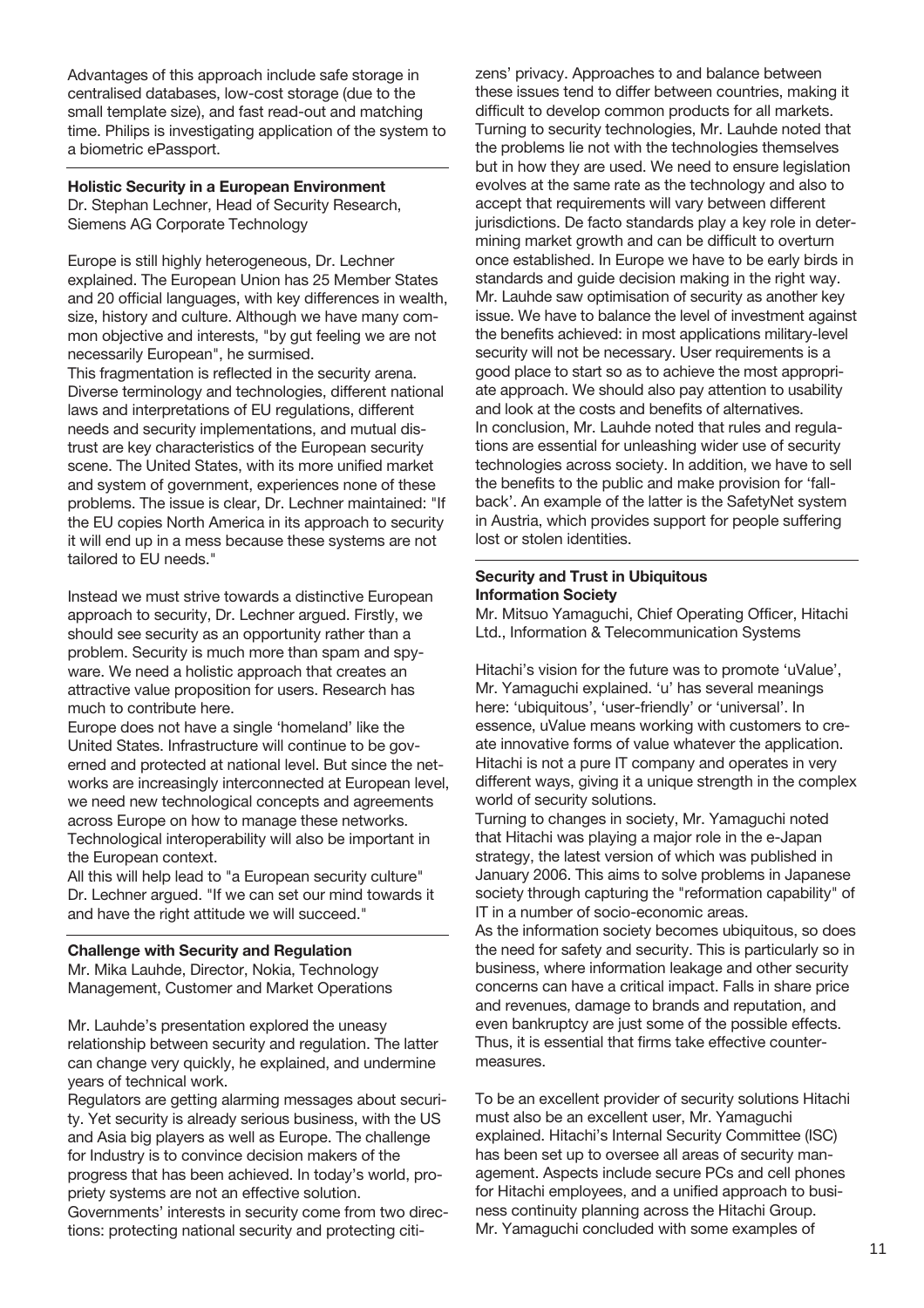

#### **INDUSTRY Q&A SESSION**

This part of the proceedings concluded with a panel session at which participants were invited to submit their questions to the industry speakers. Tony Morton-Blake asked: "In a society in which decision-makers are directly answerable to the people, what problems do you foresee with privacy? Must we insist on personal privacy? Is it a right?" Dr. Bus replied that privacy is not a fixed concept, nor even a well defined one. We live in an evolutionary environment and will have to deal with a moving target. People do care about their data and they will expect controls to guard against 'function creep' (e.g. to prevent abuse for commercial purposes). We will need rules which allow people to live in different spheres – home, work, holiday, etc. Daphne Steegh noted that the panel had talked about changing the mindset when it came to 'European' security, but how would this come about practically? "Where is the European value?", she asked. Dr. Lechner replied that the European mindset could not be regulated or changed easily. To create a security mindset and attitude we would need to build alliances between the players and stakeholders at many different levels: industry, government, human rights bodies, and consumers.

"In New Orleans the world witnessed the collapse of civil society due to a hurricane", observed Rolef de Weijs. "With the growing dependency on ICT, the same could happen in case of a breakdown of the internet. Should companies be obliged to have a non-ICT backup system?", he asked. Martin Sadler said many companies already had them, as part of their business continuity plans. Companies and regions could help each other more, for instance by sharing facilities to guard against a major internet outage.

Mike Parr asked: "How can we take account of human factors in the technology? Human factors have been key in breaching US military systems over the years but still we don't learn the lessons." Dr. Lechner agreed that human factors were essential. They had been weak points in the past, for instance people's use of passwords. Interfaces needed to be more transparent with security integrated into the technology. Lord Erroll agreed that we had to build security into systems, but also noted that "plain-old corruption" could be a factor too. Mr. Laudhe noted that centralised security systems were on the way out and that future systems would deal







*New Forum Fellows: Mr. Antoine Ripoll and Mr. Didier Gambier, Dr. Stephan Lechner, Members of the audience, Dr. Jean F. Freymond*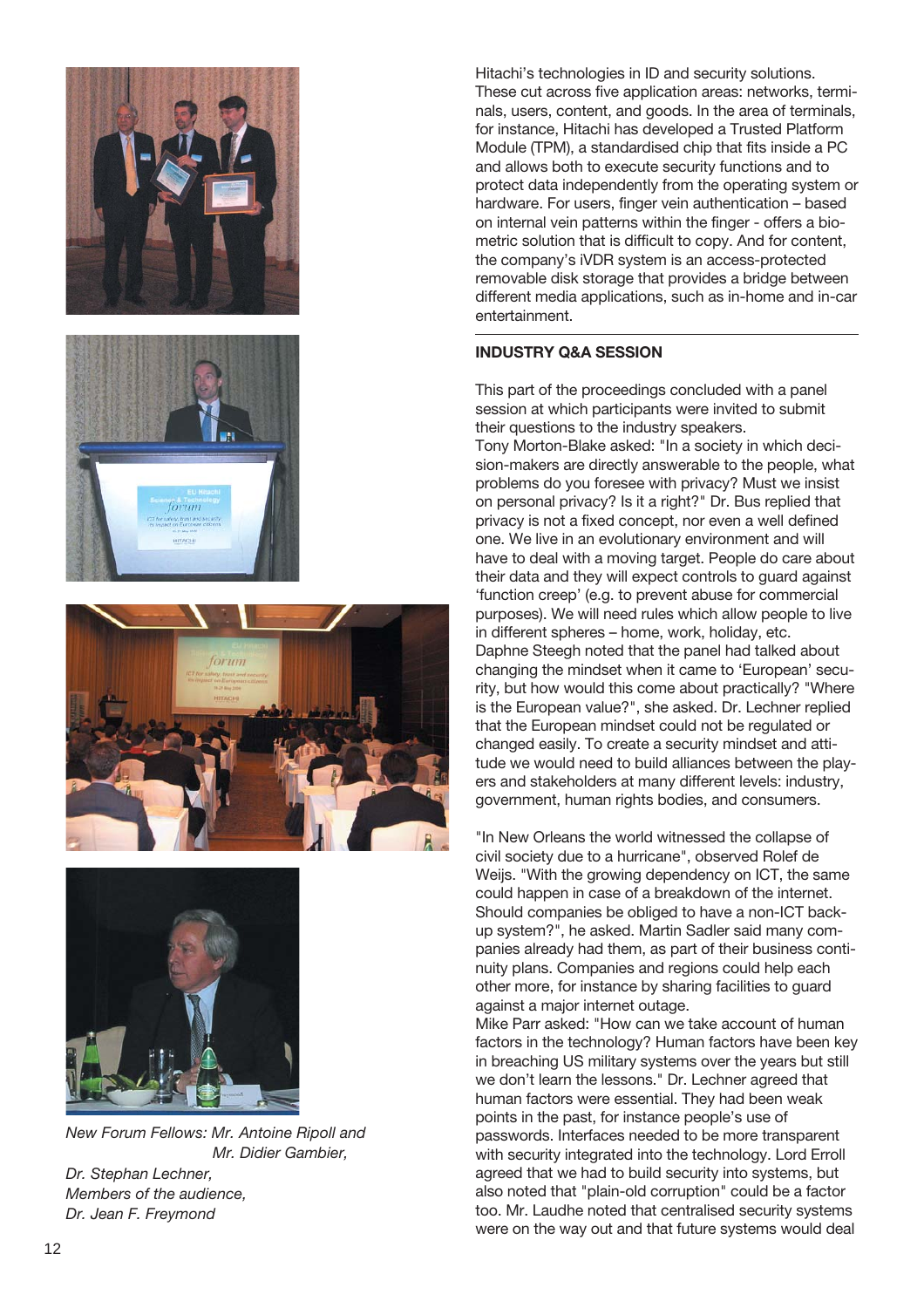with security in a more distributed way.

Janne Uusilehto asked how the European Commission will ensure the right approach for information society development in Europe. By 'right' he meant "an awareness- and human-driven approach, instead of the technology and corporate-driven approach we see in many areas today." Dr. Bus replied that there was no right approach. The Commission was trying to follow what is going on in society and to react accordingly. Policy goes hand-in-hand with research, for instance in the area of critical infrastructure protection. "It is a matter of bringing together diverse requests and demands", Dr. Bus commented.

David Sporn was concerned with e-crime. "What would be the effect on crime over the internet of widespread take-up of open source software?", he asked. "Should we provide citizens with a kind of 'how to use the internet safely' guide?" was his supplementary. Martin Sadler commented that the Commission had done a lot to promote security in open source software (OSS). For instance, HP was involved in a new project looking at trusted computing based on OSS within a multi-platform environment. This diversity is not there today but it will be in the future so we have to prepare for it. Dr. Bus noted there was a high correlation between cybercrime and the uniformity in today's systems (dominance of Microsoft and Intel). Through its research programmes, the EC was promoting interoperable, standardised solutions in all sorts of environments. Finally, Mr. Laudhe commented that OSS approaches had major security advantages: with more resources – 'pairs of eyes' – to look at problems developers were able to respond to issues faster.

#### **PERSPECTIVE IV: ICT SYSTEM USERS User' Viewpoints and Expectations: Healthcare as a Showcase**

Mr. Vincent Bousquet, VP & GM, Medasys, Healthcare **Operations** 

Mr. Bousquet considered health an ideal showcase for ICT security applications, for a number of reasons. Firstly, health is an important concern for individuals and deals with our most private data – aspects which we may not even wish to share with our families. For governments, health is a major determinant of wellbeing and also a major area of public expenditure. An ageing population and continuing progress in drugs and medical technologies will increase these pressures even further.

Medical practice is changing rapidly, too. Modern medicine requires cooperation between a vast network of specialists. Patients are now keen to be part of the decision process and there are trends towards managed care. Meanwhile, local, regional and national authorities are in need of real time business intelligence tools to monitor healthcare quality and productivity.

Mr. Bousquet then presented a detailed case study provided by Hopital Européen Georges Pompidou in Paris. In the example an integrated solution tracked all aspects of a patient's treatment at the hospital, from admission in the emergency room, through examination by a physician, to lab tests, x-rays in the radiology department, discharge and after-care follow-up. Over 100 hospitals in France already have this system and there are now plans for a national database. Mr. Bousquet saw a number of consequences from such developments. A mass of information is created for each patient and ICT, combined with emerging stan-

dards, allows this information to be made accessible online. This brings benefits in terms of increased quality, productivity, and traceability. But privacy and accountability are key challenges.

The various user groups have widely differing viewpoints and requirements. Patients will wish to ensure such developments allow them online access to information contained in their personal medical folder at anytime and to control who has access to that information. They will also need to trust that the information is being stored safely and is not being accessed by unauthorised parties. Professionals need to be able to trust medical information about the patient – their life could depend on it. In a paperless/filmless environment, this means having absolute trust in the system availability. Professionals will wish to safeguard their accountability and independence in making decisions, and to accept that the information might be used to assess their own performance. Finally, administrations will wish to gather on a real-time basis information required to manage the healthcare system locally, regionally and nationally. Increasing quality and productivity and tracking malpractice will also be key concerns. In conclusion, Mr. Bousquet noted that use of ICT in healthcare is not mature, but nevertheless it is becoming the daily tool for modern "care production". ICT will provide governments with necessary tools to manage their healthcare system better. However, safety, trust and security are major concerns for patients (i.e. citizens) and professionals.

#### **How to Interact with the EU Institutions and Participate to the EU Decision Making Process** Mr. Pierre Longin, Director, Longin Conseil

The presentation was made at the request of Forum members, through the Working Group, so as to broaden the discussion of Hitachi and the EU within the Forum. Progressive enlargement has had huge benefits for the European Union, Mr. Longin explained, most recently through the accession of the ten new member states. "Its founders could not have anticipated what Europe is today".

At the heart of the EU is the European Commission comprising 25 commissioners and 22000 civil servants, and the European Parliament comprising 732 MEPs split into 8 political groups. The Parliament is a key part of the EU's legislative process and has 'co-decision' on EU legislation with the European Council, representing the 25 national governments. Around 50% of amendments to legislation made in the Parliament and its 20 committees are incorporated into the final legal text. Around 70% of national legislation now comes from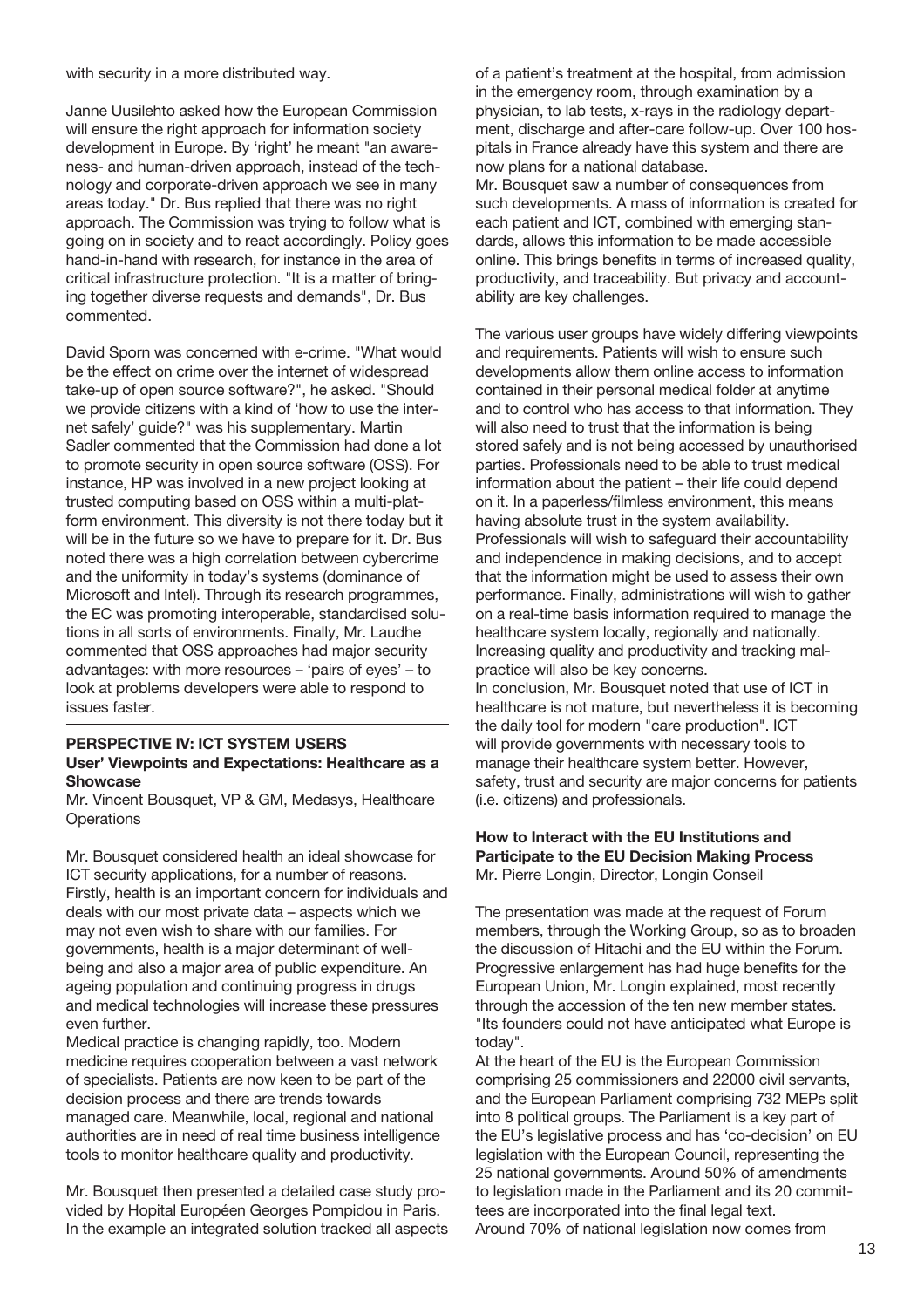

*left to right Mr. Mika Lauhde, Mr. Vincent Bousquet, Prof. Krzysztof Kurzydlowski, Parallel working session, Mr. Mark Cantley and Dr. Michiharu Nakamura, Mr. Mitsuo Yamaguchi, the Forum moderaotrs*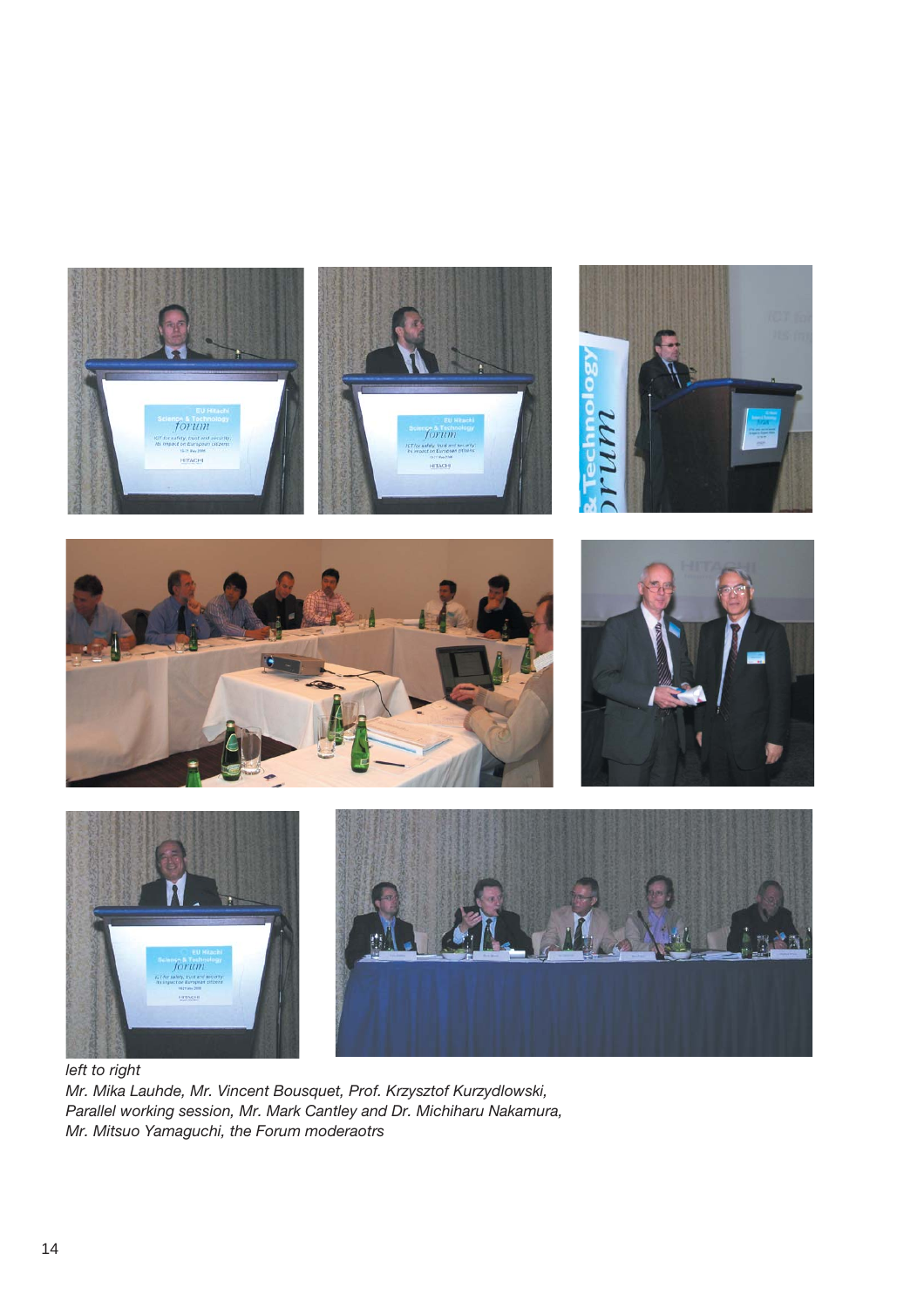Brussels. Hence, companies need to be well equipped to work with the EU institutions. Firstly, they must monitor what is going on, which most can do. But to be successful, companies have to move beyond this to issue management – measuring the impact of legislation on their business.

Early action is essential here: the earlier you get into the game, the earlier you can influence the process. Firms must mobilise collectively, within networks. "But remember a network is not the same as an address book", Mr. Longin observed. "Relationships have to be built on trust, which is built over years." "You inform for as long as you are not understood", Mr. Longin explained, "and until you are understood you cannot expect support." Industry should also lobby at national level and tell a consistent story.

Completing his tour of the EU institutions, Mr. Longin noted that "the tough nut" is the Council of Ministers. The best approach here is to develop close contacts with the Brussels-based permanent representatives in the Council.

Thus, dealing with Brussels involves passing over huge amounts of information and building many relationships. Good contacts and networks are key, Mr. Longin concluded.

#### **PARALLEL WORKING SESSIONS**

#### **Working Session I: Safety, Trust and Security Threats**

Contribution by Session Moderator: Mr. Marc Besson, Director of Professional Services, WISeKey

Threats are numerous in the fast developing world we are living in and represent a very broad subject to cover in a limited amount of time. Threats we are facing can be analysed in a societal, corporate or individual perspective. An initial brainstorming led to the identification of various threats among which terrorism and cyber-terrorism, pandemics, domestic accidents, medical error or population aging where reported with more emphasis. ICT responses to those threats highly depend on the actors who formed them. As an illustration, ICT have been used in different ways to build a response to the potential human flu pandemic resulting from the evolution of the current avian flu crisis:

• At the international level, WHO is using blogs to collect information on suspect cases as an alternative information source.

• At the corporate level, enterprises are deploying virtual private networks to enable their employees to securely work from home as part of their contingency plan.

• At the individual level, persons are connecting to websites to collect information and to purchase Tamiflu© .

This example highlighted the role played by the Internet as a key vector in forming adequate responses to threats by becoming essential to the basic functioning of interconnected society.

Unfortunately, the Internet was built without a way to

know who and what you are connecting to. This limits what we can do with it and exposes us to growing threats. If no measures are undertaken, we will rapidly face proliferating episodes of theft and deception that will cumulatively erode public trust in the Internet. The key component in managing this new form of relationship will be ensured by a major shift in the identity model. Identity tokens are not a new concept. In ancient Egypt, pharaohs used cartouches as their insignia, and for centuries royal seals have been used to authenticate royal charters and decrees. During the 20th century, an increasing set of identity tokens were needed not just for high ranking people but for all citizens, for example, passports and driving licenses.

The creation of a digital identity layer that could be used in digital interaction and transaction is now becoming an urgent need to cope with safety, trust and security threats.

In order to succeed and to be commonly accepted, preventing as such a "Big Brother" effect, digital identities should meet specific criteria. The group identified and agreed on a set of minimal rules:

• Respect of privacy supported by the diversity of identities providers.

• Low cost enabled by the use of open standards and interoperability and by a mass distribution of digital identities in a transparent and competitive market.

• General acceptation by keeping the user experience as simple as possible and by supporting the end-user with training and awareness.

• Trust provided by diversity in trust mechanisms and supported by strong authentication mechanisms such as biometrics systems.

These four sets of rules are in line with the latest research on digital identities, in particular with the research conducted by Kim Cameron and published in "The Laws of Identity ".

Among digital identity models, trust is the central component. In an analogue world, we trust an identity card because it was issued by a government and the physical document seems real, or because the person we are interacting with has been endorsed by somebody we already know and trust. How could this trust notion be transposed in a dematerialized interaction? In practice, two trust models have been, to some extent, replicated in the digital world.

The first one, designated as centralised trust model, relies on a trusted issuer who could be a government or a private entity, which has demonstrated strong capacity in validating the identity of a physical person before issuing his/her digital identity.

The second model consists of identity endorsed by another community member and can be assimilated to a kind of peer-to-peer trust model. It is commonly used in social network websites such as LinkedIn or OpenBC. In these systems, your identity is ensured through the network of contacts you build, inspired by the "friend-of-afriend" concept.

A second implementation of the peer-to-peer model may be found in the eBay community. Each actor in this online auction receives an identity which enables him/her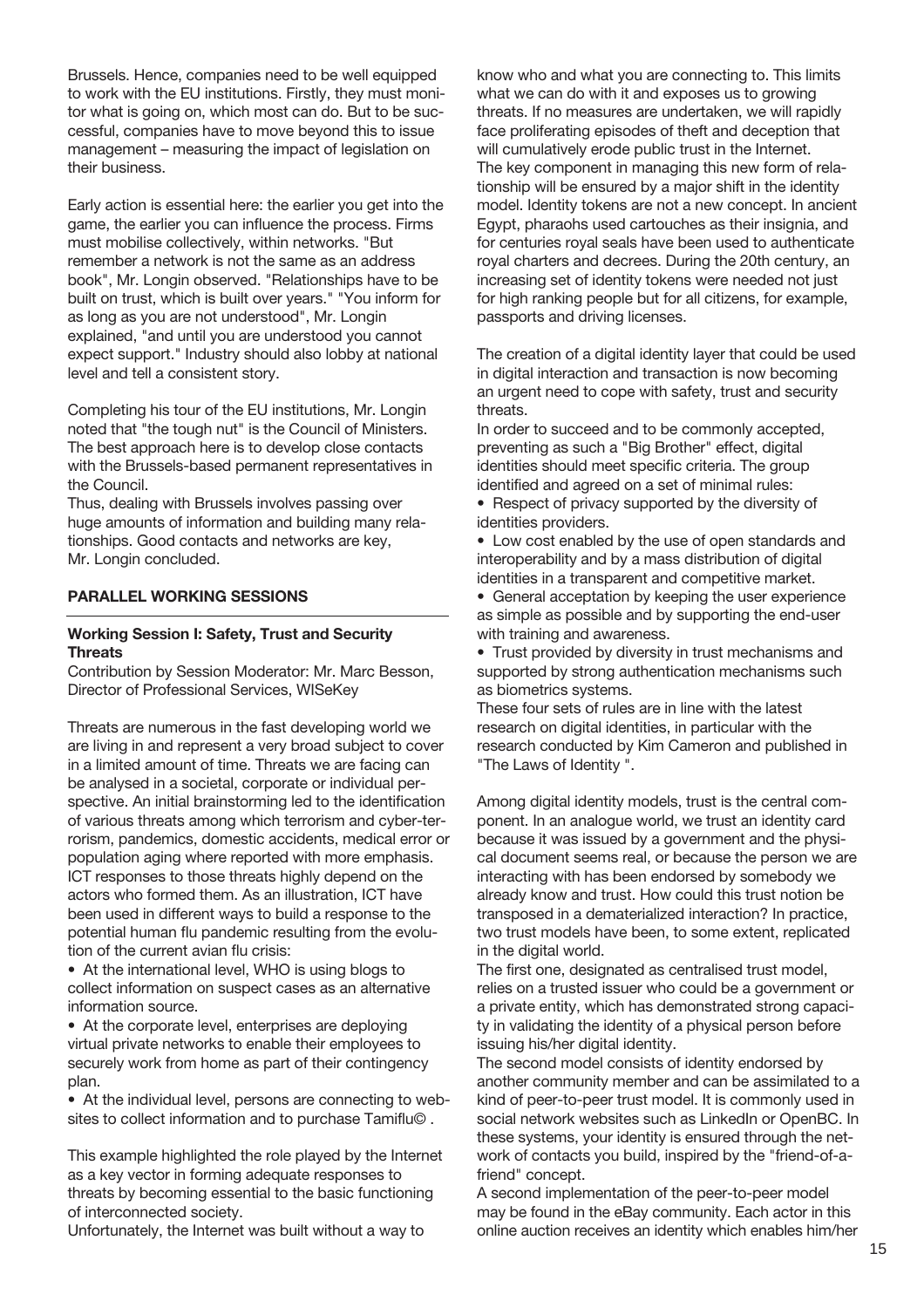to transact. The quality and the reliability of a seller are based on ratings granted by other users. Good ratings increase the chance of a seller to conclude a transaction. Trust in this case is derived from reputation. Many of the dangers, complications, annoyances, and uncertainties of today's online experiences could now be over. The group strongly believed that a widespread deployment of digital identities has the potential to solve many of these issues, benefiting everyone and accelerating the long-term growth of connectivity by making the online world safer, more trustworthy, and easier to use.

#### **Working Session II: Citizens Daily Life**

Contribution by Session Moderator: Mr. Stephen White, Directorate Manager, Publications & Communications, The British Psychological Society

The group agreed to consider the questions posed as 'ordinary citizens' rather than experts in ICT, so that we could bring a lay, user perspective to our discussions

#### Our first question was:

" Which technology should be promoted to enhance safety and trust in citizens' daily use of ICT?" First, we made two general points: we accepted that no technology could ever be 100 per cent safe; and secondly, we felt that the ordinary user probably did not care or even think very much about safety and trust issues. Furthermore, they often ignored the advice on such matters provided by ISPs and retailers who have many products available to ensure safe use. We also believed that most users had little interest in 'which technology' to use. Indeed, as technology is advancing so quickly and each advance increases the complexity, we felt it was impossible to give a direct answer to the question about 'which technology should be promoted' as the technology is likely to change radically and rapidly. However, we believed that despite the many negatives citizens did want to use ICT and that some simple principles described their needs – ICT had to be 'reliable, fit for purpose and easily available'.

Another aspect of the discussion concerned whether there should be rules for ICT in the same way as there are rules for cars – i.e. rules for both manufacturers and rules for drivers? However, we accepted that 'driving ICT', as opposed to 'driving a car' was unlikely to kill anyone. But the car theme ran through our consideration and we agreed that, like a car, ICT equipment should be given a regular health check, or service to ensure safety. We believed that manufacturers, retailers, ISPs and even local government had a role to play in providing such a service either free, or at affordable prices.

A further consideration concerned the 'promotion' aspect of the question. We quickly formed the view that government probably had little or no role to play as such activity could potentially curtail individual choice and freedom. But we did feel that some commercial concerns may have a role – i.e. we felt that banks could insist on some basic rules/safety measures before individuals were allowed to use 'e' banking services.

Our second question was:

" How to educate citizens on best practice regarding safety and use?"

Whilst we accepted that the younger generation were the best educated on ICT use and therefore had the most (potential) knowledge of safe use, we also agreed that they were the worst abusers of systems and appeared to care very little about safety issues. Concern was expressed about how ICT use had enabled 'e' bullying and we noted the rare cases where, allegedly, children had been driven to suicide by 'e' messages. We felt that the moral and ethical dimension of ICT use should be taught within the formal education system. For the older generation our view was quite different. As their use was lower, then their knowledge of safety issues would inevitably be lower. However, we were aware of the growing 'silver surfer' generation that is increasingly turning to ICT for leisure and to keep in touch with increasingly dispersed families. We were also aware that government, both local and national, is pushing the 'e' government agenda and providing services via ICT. Given this specific push, we felt that government had a significant responsibility to provide education – this must be free at the point of access and provided locally. Our argument was that as 'e' government is supposed to reduce costs, then some of these savings should be returned via the provision of free ICT education to help with the uptake of those 'e' services. Our view was that manufacturers, retailers, ISPs and software developers should want to be seen to sponsor or even supply these educational opportunities in partnership with local government. This would allow these companies to get closer to their customers and, therefore, potentially the customers' trust in those companies and their products would increase.

A final point in terms of this question was the increasing number of immigrants coming into the developed world from countries where ICT use and availability was much more limited. Our concern was that for these individuals to fully participate in a modern democracy then ICT education was necessary and again should be available free of charge and locally.

#### Our third question was:

"How to protect citizens from data mishandling and more particularly how to protect weaker users e.g. children?"

Our basic analysis was that increasing amounts of data was being held on every citizen by both public and private organisations. It was hard, if not impossible, for the ordinary citizen to find out what data was held; who held the data; whether the data was correct; and, how to correct the data if it was wrong. Our solution was that each year every organisation that held data should send a copy to the individual so that it could be checked and if necessary corrected.

We were aware that within the EU laws existed on data handling, use and misuse and we supported the use of prosecutions to protect the individual. However, we were also aware that prosecutions happened after the event and often after damage had been done to the individual, so better monitoring of data use may mitigate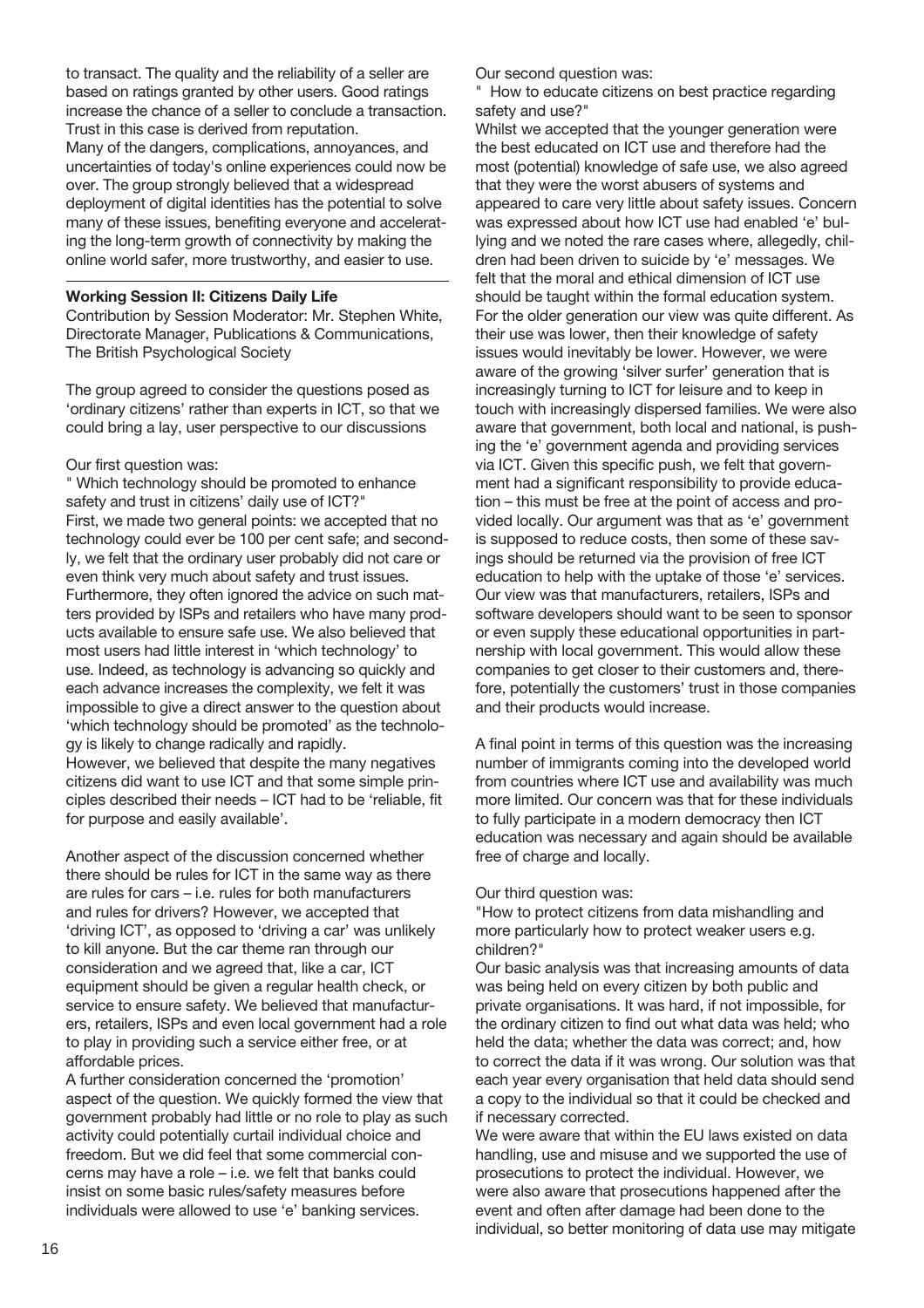the need for prosecutions and damage to the citizen. On the specific issue of 'weaker users', we were aware that software was available to provide protection. However, our view was that the control over the use of such measures must be in the hands of parents and carers; as such choices would inevitably vary from household to household. But again on the issue of data held on 'children', our view was that such data should be provided annually to parents/carers for checking and correcting.

Our fourth and last question was:

"How to protect citizens from external attacks e.g. spam, spyware and cookies?"

Although we were aware that many products are available from ISPs and retailers to offer protection, this could never be 100 per cent effective and the key responsibility in this area must lie with the individual user and the ISP to provide high quality protection on resident servers. Further, we believed that ISPs should provide an agreed pan-national level of protection against attack and that there should be stringent penalties for any ISP failing to provide this level.

A further recommendation was that a simple 'code of practice' should be developed for users. This could be displayed on the first logon page of every computer and include such advice as: not leaving your computer on all the time; and, keeping anti-virus software up to date.

#### **Working Session III: Privacy Issues**

Contribution by Session Moderator: Prof. Jos Dumortier, Director, Interdisciplinary Centre for Law and ICT (ICRI), K.U.Leuven

Privacy is a very large concept. It can be defined as the ability of an individual or group to keep their lives and personal affairs out of public view or free from intrusion by other persons ("the right to be let alone"). One aspect of privacy is what is commonly called "informational" privacy, which can be defined as the ability for a person to determine which information related to him may be communicated to which other persons ("informational self-determination").

The discussion in the parallel working session focused exclusively on this last aspect of privacy and in particular on the protection of individuals in the context of processing of personal data ("personal data protection"). In Europe the respect for privacy is a fundamental right of every citizen. It has received protection in the constitutions of most of the European countries and also in the European Convention on the Protection of Human Rights and Fundamental Liberties. In this last Convention the European citizens also received protection of their personal privacy against their own state. This right is sanctioned by the European Court for Human Rights in Strasbourg. After the European experience before and during World War II, the protection of individual privacy is being considered as a necessary condition for democracy. Without respect for privacy, citizens don't have the possibility to behave freely and express themselves. Such a situation can very rapidly degenerate into a totalitarian society. The protection of

privacy is therefore primarily a political and societal necessity in the context of a democratic state. The discussion in the parallel working session has been based on this European understanding of privacy rights. This understanding may be different in other regions of the globe, in particular in the USA.

With regard to the protection of privacy restricted to personal data protection, four essential principles have been put forward during the whole discussion:

• The finality principle: personal data should only be processed for specific legitimate objectives and not be used further for other purposes which are not compatible to the ones for which these data have been obtained.

• The proportionality principle: because processing of personal data is "by definition" considered as a privacy intrusion, it should be restricted as far as possible. Only personal data that are necessary for the legitimate objective should be processed and they should not be kept longer than necessary for this objective.

• The transparency principle: personal data should, as a rule, never be processed without the person concerned having been informed correctly. Every individual should have the right to get access to personal data related to him.

• The security principle: controllers of personal data should take adequate measures to protect personal data against unlawful access.

#### Proposed Recommendations

The participants of the parallel working session reached a consensus on four types of recommendations related to the protection of privacy. The recommendations relate to a) education, b) technology, c) standardisation and d) regulation.

#### *Education*

Privacy may be an essential condition for individual freedom and therefore also a conditio sine qua non for a democratic society. Nevertheless, privacy values are unfortunately not sufficiently rooted in the contemporary public opinion. Privacy is therefore seldom considered as a political and societal priority. This is the reason why privacy is often too easily sacrificed in exchange for more security and efficiency.

Efforts are thus needed to give privacy values stronger roots in the public mind. This is a task for our educational system. Privacy should be included into the agenda of our school programmes. School teachers and other educators should be stimulated to put more emphasis on privacy values in their classes.

Other initiatives can be taken to increase privacy awareness. One possibility is to subsidize privacy-promoting associations or awards for specific privacy-enhancing initiatives.

Participants in the working session agreed on the fact that privacy laws contain a series of very useful rights for users in the area of personal data protection, such as the rights of access and correction. Unfortunately, these rights are very rarely used in practice, partly because few people are aware that these rights exist and how they have to be put in practice. Therefore it was suggested to stimulate and actively support initiatives to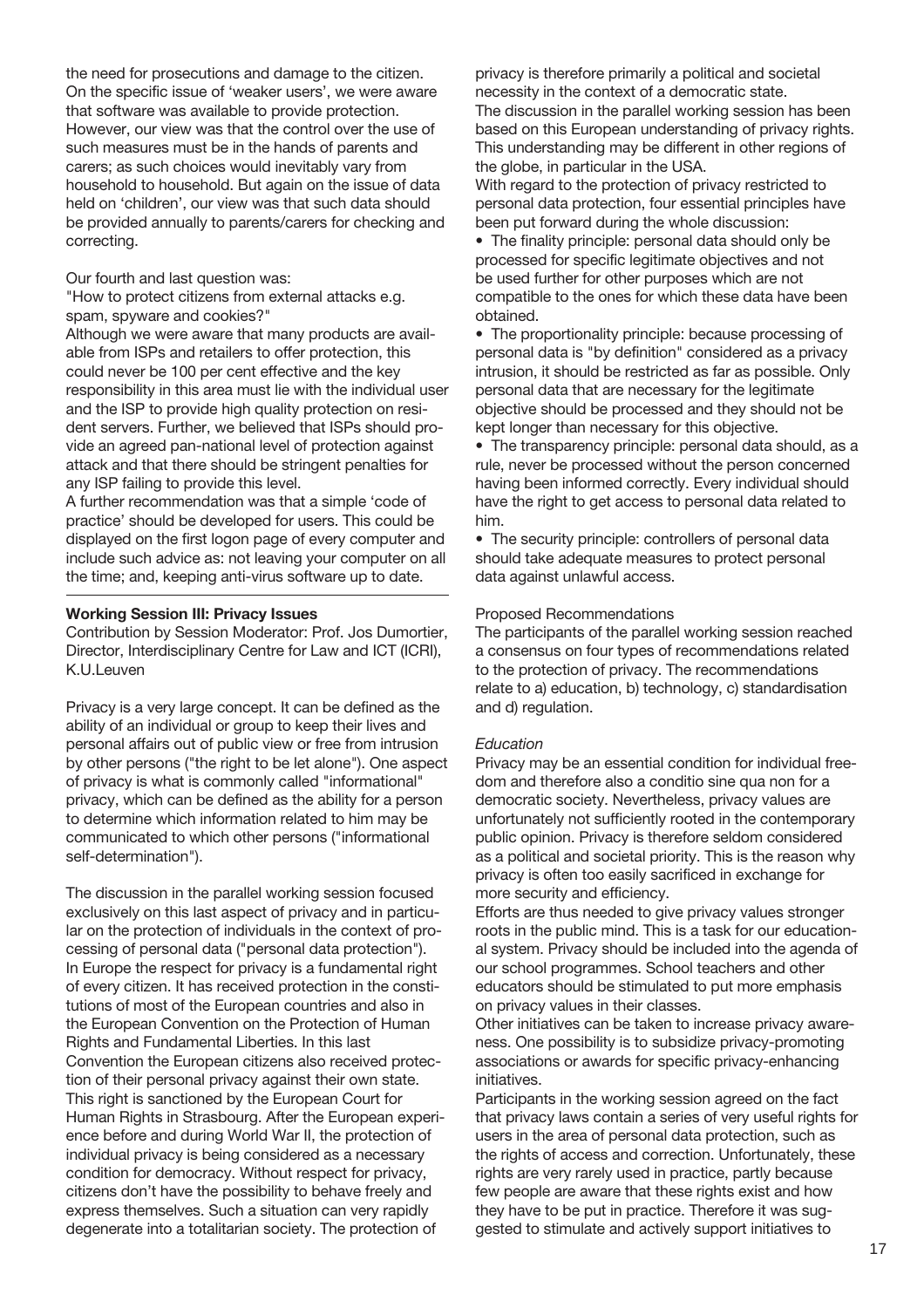assist users in exercising their privacy rights (following the example of consumers' associations).

#### *Technology*

In recent years efforts have been made to develop privacy-enhancing technologies. One example is the possibility to block calling line identification on mobile phones. It is necessary to further invest in such privacyenhancing technologies but at the same time efforts are needed to make them more user-friendly and easy to use. Users should be able to express their privacy preferences as much as possible in an intuitive manner, within any application or technological solution and without loosing comfort, speed and easiness.

#### *Standardization*

Personal data protection legislation is very complex and not easy to implement for companies and individuals. Therefore it is necessary to translate the legal principles into practical guidelines and standards which can be more easily implemented. At the same time privacy compliance can become something which is auditable. This would permit the establishment of conformity assessment schemes. Companies could receive privacy "quality labels" for products, applications or services before introducing them on the market.

#### *Regulation*

The preceding recommendations should not lead to the conclusion that nothing needs to be done on the level of privacy regulation. More effective regulation is certainly needed. Privacy compliance should be more systematically monitored and enforced. Regulation should avoid complexity and remain generic in order to keep sufficient flexibility.

In the context of the European Union, divergences between national laws and policies in the area of personal data protection should be progressively eliminated. The 1995 European data protection directive has harmonized the regulatory framework in Europe to a large extent, but there still remain many differences in the practical implementation of the rules. Moreover, the large number of small detail differences between national laws result in a fragmented regulatory landscape. This increases the complexity for companies and organisations and is therefore an obstacle for privacy compliance.

Besides the European harmonisation, it is also necessary to strive towards a global consensus on a series of basic data protection principles. This should avoid the emergence of privacy "havens" and distortion of international competition.

#### *General comments*

During the discussion in the parallel session many participants highlighted the relationship between privacy and trust. Privacy is seen as the ability for everyone to determine in which circle of trust personal data will be shared.

Sometimes privacy can be enhanced by introducing trusted third parties. The services of these trusted third parties should be used wherever they can contribute to more privacy for citizens, subscribers, users or other

individuals. Many applications in the public and private sector can function perfectly well without a need to collect identification data. It is frequently sufficient to collect credentials (for example: controlling the age of a person before permission to access).

Last but not least it should be mentioned that privacy values are closely linked to culture and tradition. Privacy values are not universal.

#### **Working Session IV: Digital Divide**

Contribution by Session Moderator: Dr. Ilkka Tuomi, Chief Scientist, Oy Meaning Processing Ltd

The Working Group defined the digital divide as "economic, social or cultural deprivation generated by missing ICT access and skills."

This definition goes beyond conventional definitions and has a number of practically important characteristics. It explicitly spells out the three dimensions where digital divides are important and where ICTs make a difference. Firstly, in the modern knowledge- and informationbased world, economic opportunities, such as employability, depend on ICT access and skills. Secondly, ICTs play an increasingly important role in all social relationships, ranging from political participation to connecting local communities, friends and the family. Thirdly, in the global and culturally diversified world, ICTs are increasingly important for access to cultural resources and expression. These three dimensions generate different types of challenges, and different policy domains and actors are involved in each.

Lack of technology, per se, is not always a problem. It is clear that technology remains inert and useless without necessary human skills and competences. Technologies become real when they are combined with knowledge and capabilities to use them, and when they are embedded in social practices. In discussing digital divides, therefore, we have to reject purely technological characterisations, and discuss appropriate combinations of technological and human capabilities.

Technology-focused measures of digital divide are also inaccurate measures of deprivation, as people often prefer to use complementary technologies and social resources. The fact that until a couple of years ago, many CEOs of big corporations did not use a PC, and asked their secretaries to read their email, would not push these CEOs to the other side of the digital divide. To the extent that the lack of access to ICTs does not generate deprivation, there is little point in talking about a "digital divide."

Conventional views of the digital divide, therefore, are rather misleading. Instead of asking: "Do you have access to a computer with a modem?" we should focus on the real impact. Furthermore, the focus should be on actual deprivation generated by the lack of competent access to ICTs. For example, we should ask: "Are you unable to find a job because you don't have necessary competences and access to ICTs?" Similarly, we can ask whether the lack of access to ICT and ICT skills is, in practice, making it difficult for someone to participate in decision-making, act as a citizen in society, or learn new useful skills and educate oneself.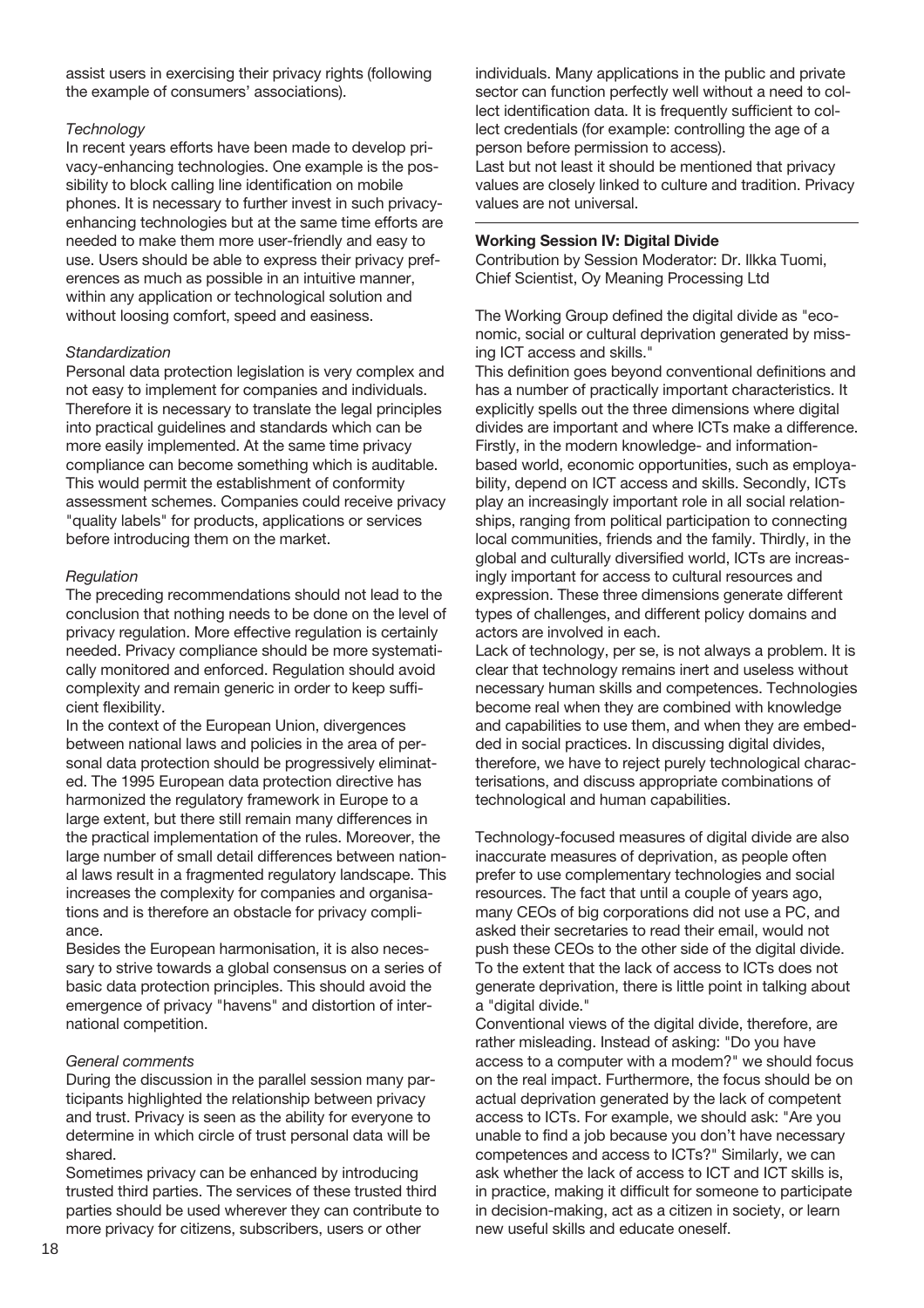As new technologies emerge and diffuse in society, there are always early adopters and later-comers. When measured by technology use, user and non-user gaps always exist. This has been the case for the steam engine, the railway, the radio, the car, the telephone, and the computer. From the policy point of view, some of these technologies have been considered so important that they have been provided fully or partially as public services and public goods. This was the case, for example, in public broadcasting. Many innovations, however, have diffused in society without policy intervention and promotion. The interesting question is whether ICTs are somehow different than earlier technologies, and whether special policies are justified. It is possible to argue that ICTs, indeed, are historically special and unique. Access to global knowledge and communication networks may well become a pre-condition for effective operation in the knowledge society, and it is possible that ICT becomes the entry point for economic, social and developmental opportunities. "Equal opportunities," therefore, could in practice mean access to ICT.

Furthermore, ICTs provide access to resources such as knowledge, which accumulate. It is therefore possible that early adopters move fast, and laggards become increasingly disadvantaged. Such a "trickle-up" developmental dynamic could be socially and economically highly problematic. The modern innovation economy presents qualitatively new challenges for advancing broad social prosperity.

The Working Group therefore concluded that beyond all the hype and limitations of early conceptualizations of the digital divide, there is a proper argument for highlighting its importance. We assume that in the future lack of access to ICTs and related skills will generate deprivation, and this will have a profound socio-economic impact. Policy is therefore relevant, and it can be most efficient when problems are still limited. Even when it is clear that, on average, access to ICT is increasing, policy is needed to address emerging challenges.

Specifically, new technologies can both create new divides and reduce existing ones. Policies should, therefore, aim at: 1) avoiding the creation of new divides; 2) shrinking the existing divides by actively using ICT for development; and 3) eliminating already generated ICTrelated divides, for example, by designing for usability. An important design principle - both for policies and technologies - is to start from the fact that information and communication technologies are essentially social technologies. ICTs mediate social, economic, and cultural interactions, and ICTs become meaningful only in a social context. The importance of social and cultural dimensions of ICTs is now rapidly becoming visible, and many of the fastest-growing uses of ICTs are explicitly social. This shifts the balance from the purely functional aspects of ICTs towards the way technology is integrated into social processes. Thus, technologists will need to give even greater attention to users' needs and requirements and to understand users as social and cultural actors.

The basic starting point for designing future policies and

technologies, therefore, should be to respect social and cultural diversity. For example, in the area of security and safety, populations have different expectations concerning the trustworthiness of governments, policymakers, public servants, and economic and cultural institutions. The concept of privacy is fundamentally different in Japan, where dense cities and paper walls have existed for centuries, from what it is, for example, in Finland, where 11 persons live per square kilometre, on average, and where the number of lakes roughly equals the number of inhabitants.

The digital divide, therefore, can not be understood as simply "being in or being out." ICTs generate the infrastructure for complex social interactions where multiple perspectives are represented and expressed. Modern societies are based on a complex division of labour and diversified social practices. The 'digital divide' therefore does not consist of or align with a single boundary. Instead, ICTs restructure existing boundaries, erode traditional boundaries and make them visible in new ways. This increasing visibility of social and cultural factors means that in the future we have to better understand the "soft" dimensions of design. For example, designers will have to understand culturally and historically embedded value systems and how these are expressed in political debates on privacy, access to knowledge, and rights and responsibilities. In general, this means that both policy and technology designers need increasingly sophisticated skills and concepts that facilitate meaningful and productive discussion on ethical and political aspects of ICTs.

The main conclusion of the Working Group is, therefore, that ICTs are fundamentally social technologies, which have a broad impact on social participation, human development, and economic opportunities. Digital divides are of critical importance for policymakers, citizens, and industry. To address the emerging challenges, Europe's ICT industry needs to strive to shrink existing divides, to avoid creating new ones, and to eliminate already generated ICT-related divides. This will open major opportunities for new products and services for companies that truly combine social and technical development.

#### **Working Session V: Business Impact / Business Model**

Contribution by Session Moderator: Dr. Pierre Beuzit, Vice President, Renault SA

#### I – Business impact

It is obvious that ICT drastically change business. If we consider research and development activity as an example; major changes are permitted by the usage of ICT:

- the possibility to externalize part of it without loosing any agility and flexibility, in order to use the best expertise across the world.

- to work 24 hours a day (speeding up by factor 3 without any discontinuity)

- and by the way to shorten significantly the development phase

- and finally to increase the competitiveness of the industry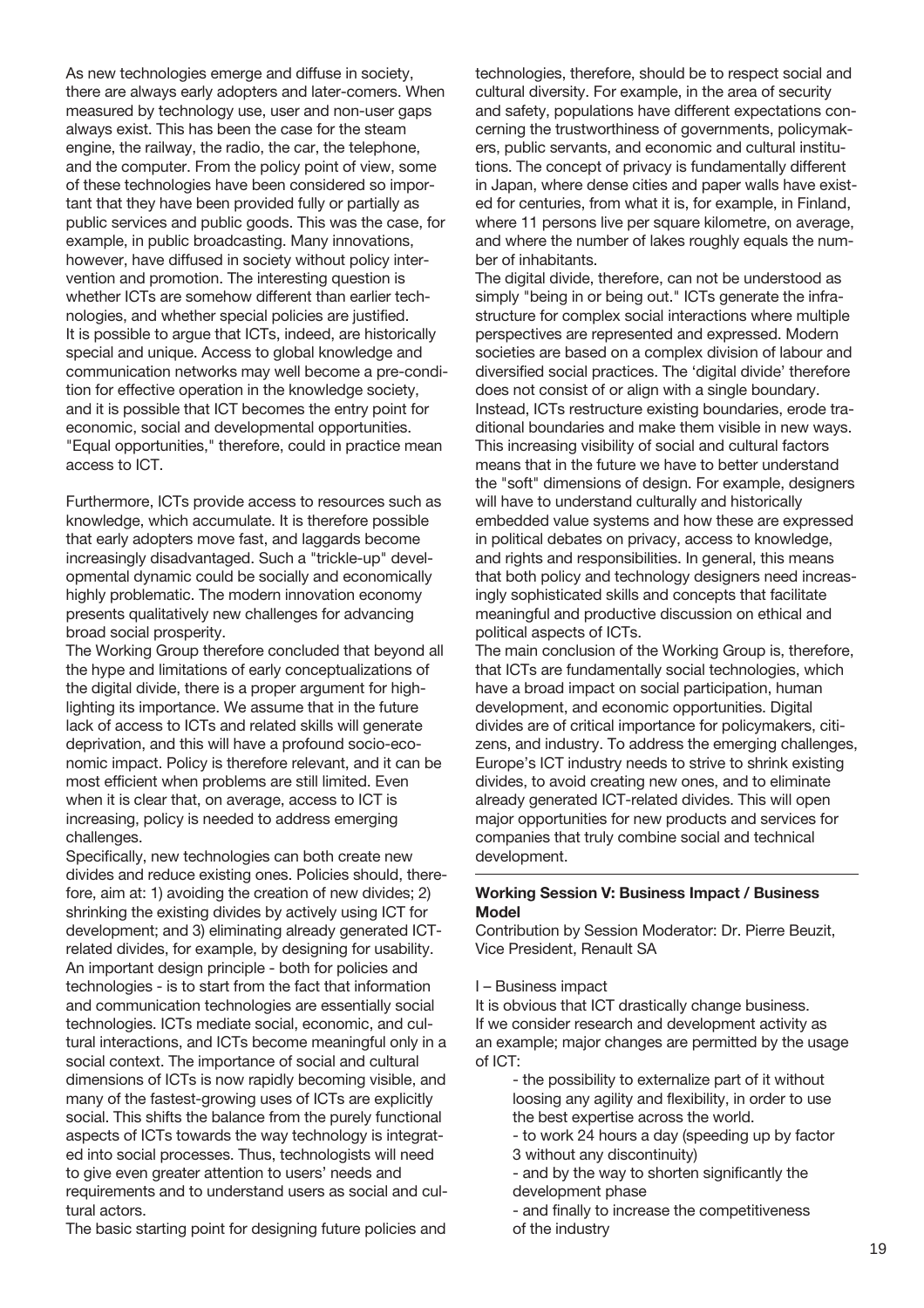But we are conscious that this new way of working creates new problems in terms of safety and security. In fact, it induces a new type of relationship between the partners of the business.

The first impact concerns the responsibility of each. In order to guarantee the safety aspects, it is necessary to define precisely who is responsible of what, and of course to cover the complete field of activity. The second impact, which is related with the first one, concerns the confidentiality and the reliability of the exchanged information. Some techniques exist to "guarantee" more or less this type of confidentiality, but that is important from legal point of view.

These problems can be solved by complete and detailed contracts between partners.

#### II – Citizen Concerns

One question is: how might citizens' concerns slow down technological deployment? Of course citizens often feel worried about new technologies, by the effects they could have on their own "comfort". One example was given by the attitude to genetically modified food.

In fact we consider that the behaviour of people is the result of the evaluation of two aspects of the problem. On one side, they consider the benefits given by the usage of the new technology (not only for the company but also for themselves); on the other side there are the risks as the impact on the private life and the constraints induced.

We consider that two rules must be followed: each person has the freedom to accept the conditions of using the technology; and has the assurance that he will not be tracked by the system.

We understand that it could result in discrepancies between the orientations of the company and the individual tendency. There is no easy solution to conciliate these two positions; the only way is based on the education of the employees and the customers involved in the usage of ICT. In fact the problem to solve by education is to conciliate the fundamental rules of the democracy with an easy and flexible use of the new technologies.

#### III – New Business Models

To assure the efficiency and the safety of the business and to protect the citizens, it is necessary to create a new type of relationship between the partner companies, between the company and its employees, and between the company and its customers. That means that all the relations are modified.

As mentioned above, ICT allows working simultaneously with people anywhere in the world, from different native languages, different working habits, etc. On another point of view, if we consider the supply chain, in the past the deal was bilateral between the levels N and N+1, that means between people who used to work together. Now the technologies allow all the levels to be involved at the same time in order to accelerate the process and to find a better optimum.

The business model must guarantee that all the actors are winners; that means:

- to guarantee the confidentiality of the information

and the rights related to the intellectual property (very important to work with SMEs')

- to assure there is no impact on individual freedom.
- and for the principal: to keep the control of the databases

The risk is that some companies will not be able to comply with the requirements and would no longer be accredited.

#### IV – Impact on Employment

Some aspects could have a negative impact, such as the possibility to outsource a part of the business and changes to working practices from some evolutions of the jobs and the usage of new technologies. Other aspects have clearly positive impact: the first of them is to improve the competitiveness of the industry, with the consequence of maintaining or even development of employment. New business can be permitted by the development of new activities. More freedom for the employees by allowing to work anywhere at any time (of course it is a new way of working).

Finally, we consider that if people are educated correctly to use in a good way these technologies the benefits for the citizens and the company would be superior to the risks.

#### **Panel Discussion**

The Forum concluded with a panel debate involving the speakers and session moderators, at which participants were invited to raise questions on all they had heard. The participants used the opportunity to home in on the key issues that had arisen during the meeting. "The Forum had identified that education was key. What tools are to be used? How would it be differentiated? And who would pay for it?" one Forum member asked. Lord Erroll thought there was a risk of people reacting too late. People only learn when they are interested – the European Computer Driving Licence (ECDL) was a valuable example.

Forum member Mike Parr commented that: "Who pays is linked to who benefits. How do you sell the idea of ICT to over 30s?" Local government, as a deliver of services, rather than central government was probably one of the best ways of pushing ICT out into the community. Lord Erroll agreed that central government would not move fast enough. Prof. Dumotier's group had looked at education in citizenship, values and fundamental rights, rather than technology. The group thought this needed to be made an elementary part of the education system. Following on from this question, Eckhard Kroll asked the panel: "What are your recommendations for keeping knowledge up to date throughout life?" Dr. Tuomi commented that the impact of informal learning is clearly increasing and in many areas formal learning is becoming irrelevant. Dr. Bus said much of education is 'learning-by-doing'. With privacy-enhancing technologies, devices must be intuitive enough to stimulate people to use them in an optimal way. Thus, the main contribution of technologists is in designing systems that people want to use.

Fabrice Axisa queried Working Group I's reliance on the peer-to-peer trust model. "Didn't this violate personal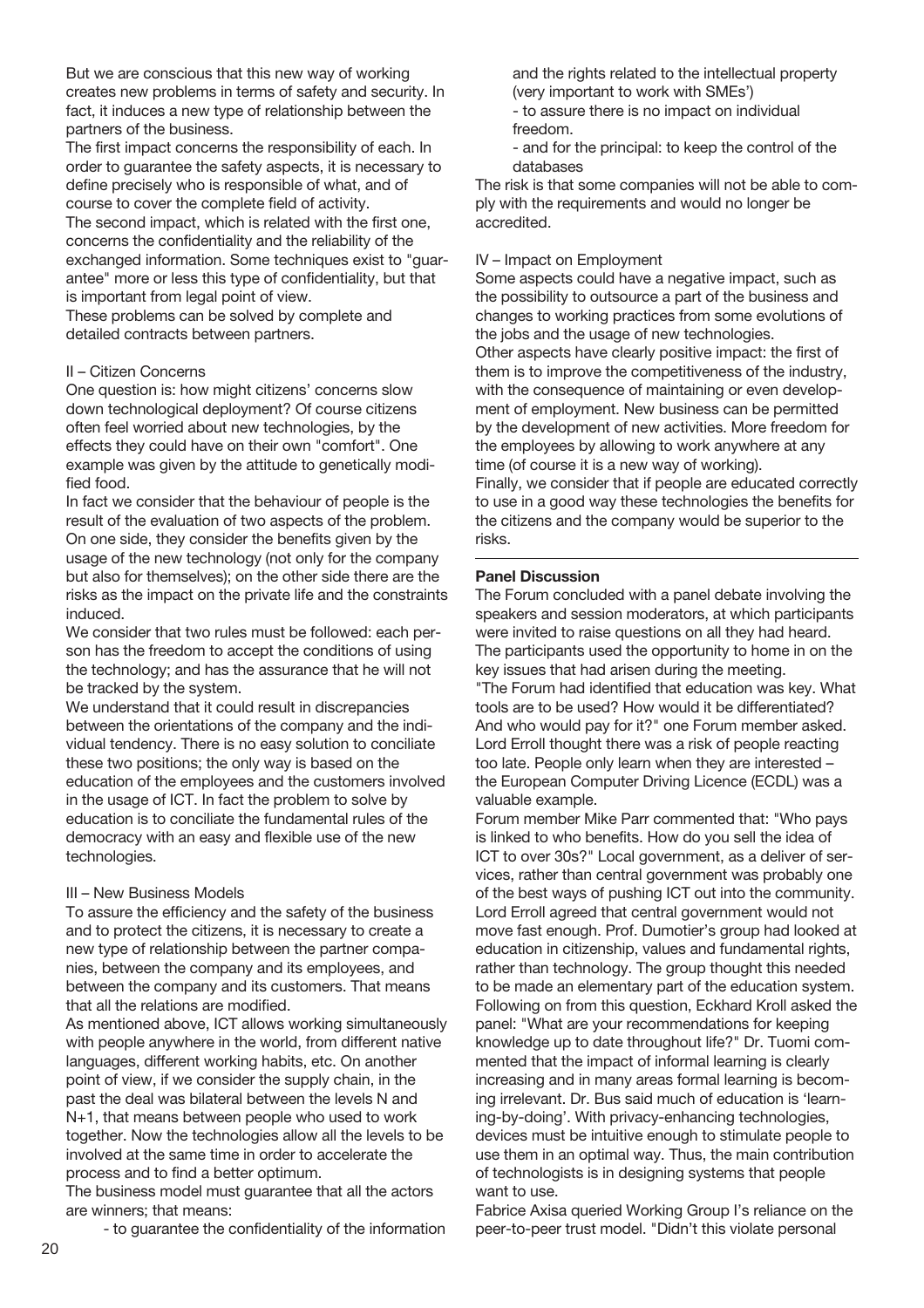

*left to right H.E.M. Ikuo Mizuki, Mr. Simon Davies*

privacy?" Mr. Besson replied that the model was valid where low-level identity was required but was not suitable for exchange of sensitive information. LinkedIn was quoted as an example of this type of model only. Lord Erroll noted that LinkedIn mirrored a traditional way of behaving – an introduction through a mutual contact – and hence had a good chance of success. Mark Cantley was concerned with diffusion of ICT. "What proportion of the world's 6 billion population has access to the internet now, and will have access in 10, 20, or 30 year's time?" he asked. Dr. Tuomi agreed it was an important question. He didn't have the figures. But the issue was whether we create content for everyone? Prices are falling rapidly and will continue to do, so in the future computing and communications will be almost free, even in developing countries. But as these traditional barriers fall, it will push privacy issues into a new dimension. Prof. Muraskiewicz agreed that we had arrived at the real philosophical problem: trust and security in a truly global interconnected world. Living in this new universe of cyberspace will force us to look for new approaches to human sociology and psychology, he believed.

#### **Hitachi in Europe: A Corporate Presentation** Sir Stephen Gomersall, CEO, Hitachi Ltd.

The presentation provided a short profile of the Hitachi Group, an overview of its presence in Europe, and the key messages to European stakeholders.

Hitachi is one of the largest and most innovative technology firms in the world. It ranks third in the Fortune 500 for global sales in electronics, electrical equipment and computer industries, and is number two in patent applications at the US Patent & Trademark Office. Hitachi's mission is to provide value for customers and to society at large, and the senior leadership is committed to making the business more global and competitive.

The Hitachi Group now operates in seven industry segments: information & telecommunications; electronic devices; power & industrial systems; digital media & consumer products; high functional materials; financial services; and logistics, services & others. Consolidated turnover in FY2005 was US\$80.9 billion from over 40,000 products and services. There are approximately 355,000 employees worldwide, split across over 900 subsidiaries.

In Europe, Hitachi has 24 operating companies, 5,300 employees and total revenues of US\$6.3 billion. The company's strength is in technologies and systems

supporting social infrastructure and information systems, with a focus on seven key growth sectors: power generation, transportation systems, construction machinery, air-conditioning, storage systems, digital consumer, and automotive systems. The European Headquarters, headed by Sir Stephen, provides coordination, brand development, business development and public affairs. The Mediterranean and Central & Eastern Europe are being targeted as the main growth markets. Research is the essence of Hitachi. Its R&D laboratories form a global network working on a wide range of cutting-edge topics. Worldwide, the Hitachi Group employs 4,500 researchers and spends around US\$3.7bn per annum on research. Hitachi innovation enables its customers to innovate in their markets: through technologies such as finger vein recognition. Research activities in Europe are distributed across seven main locations: Dublin, Cambridge, Munich, Paris, Milan and Sophia Antipolis.

For stakeholders, the key message is "Hitachi creates first class technology which improves your life". This is portrayed through a variety of marketing campaigns.

#### **Closing of the Forum**

Dr. Michiharu Nakamura, Executive Vice President, Hitachi Ltd

Dr. Nakamura thanked all participants for attending this year's Forum, including speakers, group moderators, Forum members, and distinguished guests. Special thanks were due to Dr. Freymond, who had dedicated himself to the Forum's success.

Mr. Nakamura had found the discussions exciting and fruitful. Safety, security and trust are major concerns in our daily lives, he observed, and the Forum had discussed many aspects, including business impacts and the contribution of ICT.

"We can't go back to the previous era before ICT", Mr. Nakamura noted. "We believe in ICT and its optimal deployment for society". The Forum had provided a great opportunity for scientists and non-specialists to get together as part of a deeper and interdisciplinary discussion. The Forum was both informative and successful, and he looked forward to continued efforts to contribute to the development of European society. A presentation was made to Mr. Mark Cantley, on his retirement from the European Commission, in recognition of his help and support for the Forum over the years.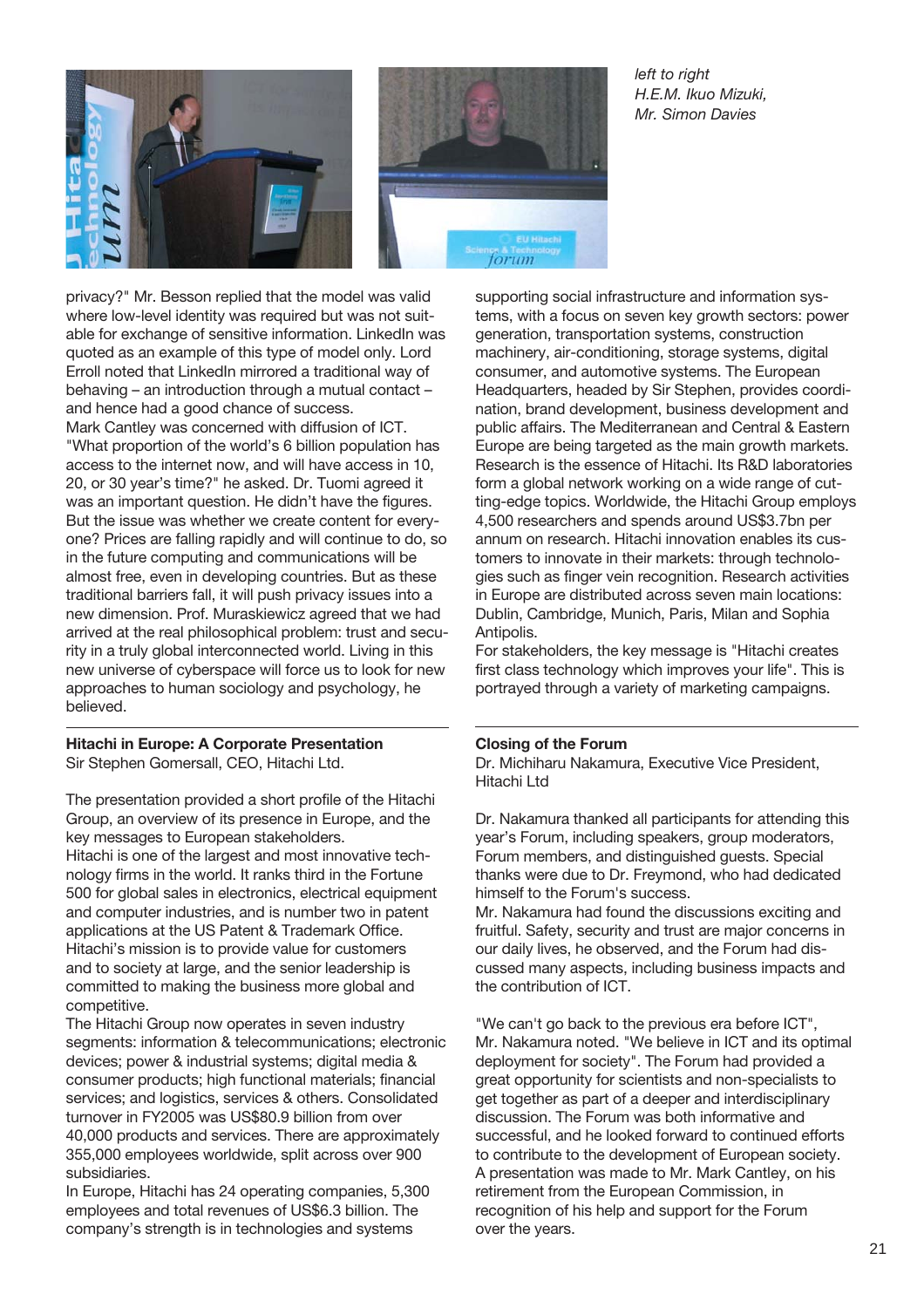### **Speakers**



| Mr. Marc Besson<br>Dr. Pierre Beuzit<br>Dr. Ian Brown | Director of Professional Services, WISeKey<br>Vice President for Research, Renault S.A.<br>Senior Research Manager, the Cambridge-MIT Institute, &<br>Board Member of European Digital Rights (EDRi) |
|-------------------------------------------------------|------------------------------------------------------------------------------------------------------------------------------------------------------------------------------------------------------|
| Mr. Vincent Bousquet                                  | V.P. & G.M. Medasys, Healthcare Operations                                                                                                                                                           |
| Dr. Jacques Bus                                       | DG Information Society and Media, Head of Unit,<br>ICT for Trust and Security, European Commission                                                                                                   |
| Mr. Simon Davies                                      | Visiting Fellow, London School of Economics &<br>Director, Privacy International                                                                                                                     |
| Prof. Jos Dumortier                                   | Director, Interdisciplinary Centre for Law and ICT (ICRI), K.U.Leuven                                                                                                                                |
| Lord Merlin Hay, The Earl of Erroll                   | The House of Lords, UK                                                                                                                                                                               |
| Sir Stephen Gomersall                                 | Hitachi Group Chief Executive for Europe                                                                                                                                                             |
| Mr. Mika Lauhde                                       | Director, Nokia, Technology Management, Customer and<br><b>Market Operations</b>                                                                                                                     |
| Dr. Stephan Lechner                                   | Head of Security Research, Siemens AG Corporate Technology                                                                                                                                           |
| Mr. Pierre E. Longin                                  | Director, Longin Conseil                                                                                                                                                                             |
| Prof. Mieczyslaw Muraszkiewicz                        | Deputy Director, Institute for Computer & Information Engineering,<br>Warsaw University of Technology                                                                                                |
| Mr. Bart Van Rijnsoever                               | Department Head, Information & Security Systems, Philips Research                                                                                                                                    |
| Mr. Martin Sadler                                     | Director, HP Security Laboratory, Hewlett Packard                                                                                                                                                    |
| Dr. Ilkka Tuomi                                       | Chief Scientist, Oy Meaning Processing Ltd                                                                                                                                                           |
| Mr. Stephen White                                     | Directorate Manager, Publications & Communications,                                                                                                                                                  |
|                                                       | The British Psychological Society                                                                                                                                                                    |
| Mr. Mitsuo Yamaguchi                                  | Chief Operating Officer, Hitachi Ltd., Information &<br><b>Telecommunication Systems</b>                                                                                                             |
| Forum General Moderator:                              | Dr. Jean F. Freymond, Director of the Centre for Applied Studies in<br>International Negotiations (CASIN), Geneva, CH                                                                                |
| Report Prepared by:                                   | Michael Sharpe, MS Consulting & Research Ltd, Birmingham, UK                                                                                                                                         |

#### **Working Group 2007**

The working group was set up in 1999 to give the Forum members the opportunity to become more personally involved in the selection of the Forum topics, and subsequently in shaping the Forum agenda. The current working group consists of the following members:

| Cécile Cappeau | Andorra         |
|----------------|-----------------|
| Reto Grob      | Switzerland     |
| Sander Hansen  | The Netherlands |
| Olivier Pech   | France          |
| Geert Somers   | Belgium         |
| David Sporn    | France          |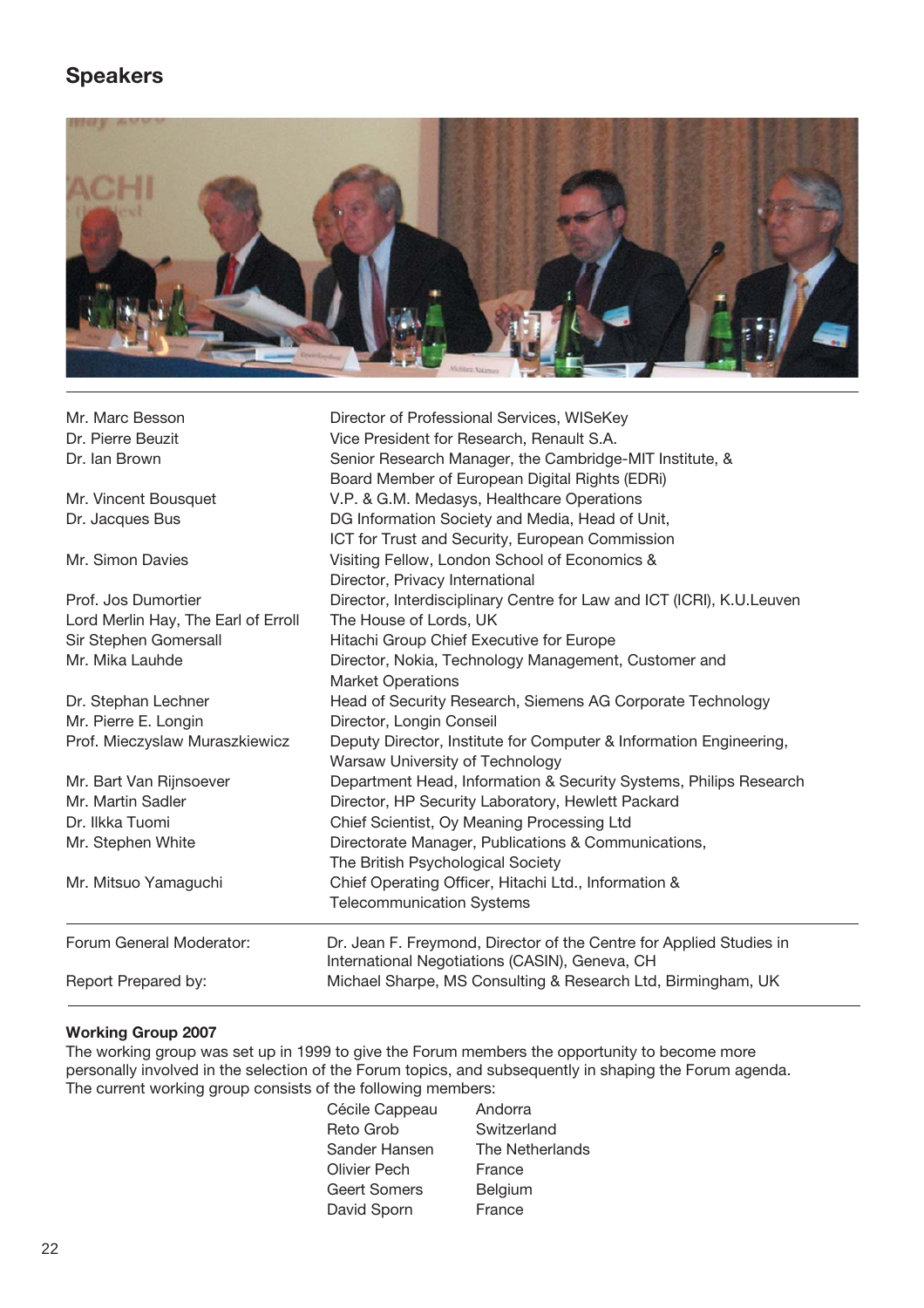

#### **Acknowledgement**

It gives me great pleasure to extend my thanks to the distinguished speakers and moderators who contributed to this year's Forum. I would also like to thank all of this year's Forum attendees whose active participation and enthusiasm lead to very vibrant and constructive discussions.

I would like to express my deepest gratitude to Mr. Jean Freymond (CASIN) who kindly accepted to be this year's Forum general moderator and who performed his task with the utmost professionalism.

My sincere appreciation also goes out to the Working Group members who kindly gave up some of their free time to help us shape the agenda for this year's Forum and to discuss and propose possible changes in order to continuously strive to improve the Forum. I would also like to sincerely thank the Forum Fellows, whose contributions have proven to be a key asset for the Forum and, particularly, I would like to congratulate Mr. Didier Gambier (EU Commission) and Mr. Antoine Ripoll (EU Parliament) who have kindly accepted to become Forum Fellows.

Finally, I would like to address a special thank you to Mr. Mark Cantley, who as Forum Fellow, has been a great supporter of the Forum for many years and who will soon retire from the European Commission. I am sure all Forum members join me in wishing him a very pleasant and active retirement.

**Ko Takahashi** General Manager Hitachi Corporate Office, Europe

For more information about the EU Hitachi Science & Technology Forum, please contact

Hitachi Corporate Office, Europe Avenue Louise, 326, box 11 1050 Brussels Belgium

Tel: +32 2 643 48 88 Fax: +32 2 640 08 98

Forum Homepage: www.hitachiforum.com